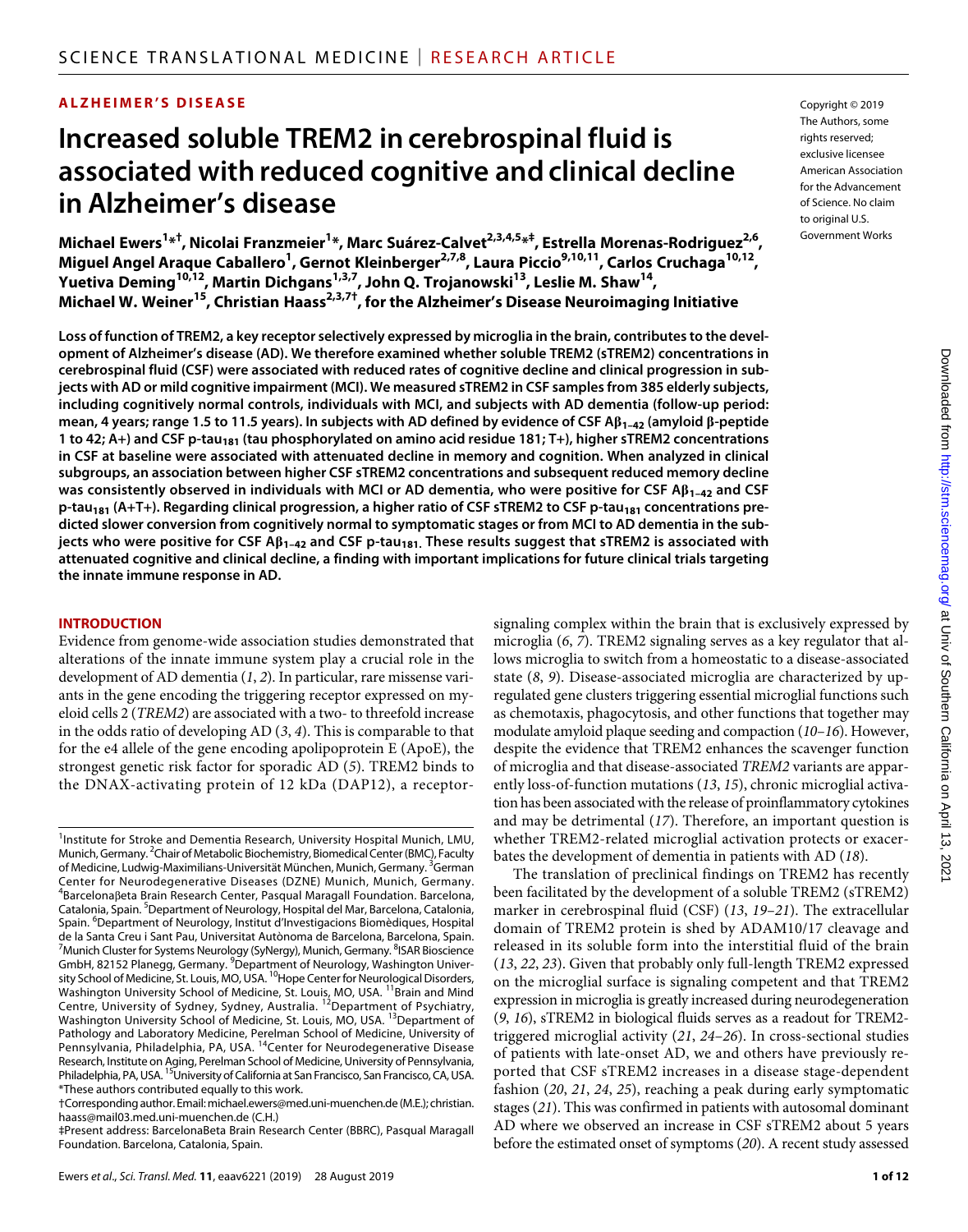the association between CSF sTREM2 and regional gray matter volume in subjects with early-stage AD who had mild cognitive impairment (MCI) and CSF biomarker evidence of AD. The study reported that CSF sTREM2 was associated with higher gray matter volume in this group when controlled for CSF amyloid  $\beta$ -peptide (A $\beta$ ) and tau (*27*), suggesting protective effects. However, that study had a crosssectional design and was not conclusive with regard to beneficial effects because higher gray matter volume might also have resulted from inflammation-related swelling and cognitive function was not investigated.

Here, we examined a large well-characterized sample of 385 elderly participants from the Alzheimer's Disease Neuroimaging Initiative (ADNI). We investigated whether baseline CSF sTREM2 concentrations were predictive of subsequent changes in hippocampal volume, cognitive changes, and clinical progression to MCI or AD dementia. Our primary hypothesis was that in subjects with biomarker evidence of AD pathology, higher CSF sTREM2 might be associated with a slower rate of decline in episodic memory or cognition during an observation period of up to 11.5 years (mean, 4 years). We tested our hypothesis in subjects classified as AD according to the AT/N framework recently proposed by the National Institute on Aging and Alzheimer's Association (NIA-AA) (*28*). Subjects were classified on the basis of biomarkers to determine abnormal deposition of  $\overrightarrow{AB}(A)$  and pathological tau (T), regardless of clinical symptoms. We focused on subjects with AD based on CSF marker evidence of  $\mathbf{A}\beta$  and tau pathology ( $\mathbf{A} + \mathbf{T} +$ ). To assess whether any CSF sTREM2 effects varied by disease stage, we conducted an exploratory subanalysis of CSF sTREM2 concentrations in clinically defined subgroups of AD with mild cognitive impairment (A+T+) or AD with dementia (AD dementia A+T+) (*29*).

#### **RESULTS**

#### **CSF sTREM2 concentrations are associated with reduced cognitive decline in AD**

We assessed CSF sTREM2 concentrations in individuals who were cognitively normal (CN) with normal amounts of CSF  $\mathbf{A}\mathbf{\beta}$  and tau (CN A−T−) and in patients defined as having AD according to their CSF A $\beta$  and tau concentrations (AD A+T+), regardless of their clinical symptoms (*28*). Characteristics of patients with AD are summarized in Table 1. In the AD A+T+ group, we found increased CSF sTREM2 concentrations (*P* = 0.002; Fig. 1A) and a decreased ratio of CSF sTREM2 to p-tau<sub>181</sub> ( $P < 0.001$ ; Fig. 1B) compared to the cognitively normal control group (CN A−T−).

We next tested whether higher baseline CSF sTREM2 concentrations (used as a continuous measure) predicted attenuated future cognitive decline in the AD A+T+ group. To this end, we computed a linear mixed-effects regression analysis to test the interaction of CSF sTREM2 concentrations  $\times$  time on cognitive scores. Note that in all regression models, the variable "time" refers to the follow-up duration of the neuropsychological testing. CSF sTREM2 concentrations were assessed only at baseline. We controlled for concentrations of CSF  $A\beta_{1-42}$  and CSF p-tau<sub>181</sub> among other confounding variables including clinical syndrome (CN, MCI, or dementia), age, gender, and education. Our rationale was that CSF sTREM2 concentrations would increase in association with greater neurodegeneration, potentially reflecting higher microglial activity in response to neurotoxic amyloid and tau pathology (*8*, *9*). Thus, we addressed the pivotal question of whether higher CSF sTREM2 concentrations

**Table 1. Subject characteristics for each group.** Values are shown as mean, with SD in parentheses.

|                                   | $CN A-T-$    | $All A+T+$             | $MCI A+T+$            | <b>AD</b><br>dementia<br>$A+T+$ |
|-----------------------------------|--------------|------------------------|-----------------------|---------------------------------|
| Number                            | 100          | 285                    | 184                   | 66                              |
| Age in years                      | 72.8 (5.36)  | 73.53 (7.39)           | 72.9 (7.11)           | 73.6 (8.51)                     |
| Gender (F/M)                      | 45/55        | 126/159                | 77/107                | 32/34                           |
| Years of<br>education             | 16.1(2.80)   | 15.91 (2.88)           | 16.1(2.81)            | $15.2(3.11)^{*}$                |
| Clinical<br>follow-up<br>in years | 4.82 (2.40)  | $3.69(2.00)*$          | 4.05 (1.94)*          | 2.18<br>$(0.473)^*$             |
| <b>ADNI-MEM</b><br>score          | 1.11(0.58)   | $-0.15$<br>$(0.74)$ *  | $-0.07$<br>$(0.57)^*$ | $-0.89(0.5)$ *                  |
| ADAS13<br>score                   | 9.1(4.32)    | 20.19<br>$(8.53)^*$    | 18.67<br>$(6.32)^{*}$ | 29.66<br>$(6.83)^*$             |
| $\mathsf{AB}_{1-42}$ (pg/<br>ml)  | 1527 (311)   | 639.62<br>$(172.89)^*$ | 657 (167)*            | 552 (166)*                      |
| p-tau <sub>181</sub> (pg/<br>ml)  | 16.4 (2.95)  | 37.76<br>$(13.12)^*$   | 38.0 (13.5)*          | 39.9 (13.5)*                    |
| Total tau (pg/<br>ml)             | 186.6 (33.3) | 370.9<br>$(115.2)^*$   | 374.6<br>$(120.1)^*$  | 386.9<br>$(113.5)^*$            |
| CSF sTREM2<br>(pq/ml)             | 3762 (1841)  | 4540<br>$(2422)^*$     | 4452<br>$(2518)^*$    | 4608<br>$(2201)^*$              |

\*Significantly (*P* < 0.05) different from cognitively normal controls (CN A−T−) via post hoc Tukey test.

at a given stage of AD pathology (measured by CSF  $\mathsf{AB}_{1-42}$  and CSF  $p$ -tau<sub>181</sub>) were associated with less decline in memory and global cognition. Results of the regression analyses including the effect size *d* and *P* values from both parametric and nonparametric tests are displayed in Table 2. Specifically, for the prediction of the decline in episodic memory as measured by the composite score ADNI-Memory (MEM) (30), we observed a significant interaction effect of time  $\times$ CSF sTREM2 concentration ( $\beta$  = 0.071, *P* = 0.001), where higher baseline CSF sTREM2 concentrations were associated with a slower decline in ADNI-MEM scores over time (Fig. 2A). For changes in global cognition as measured by the 13-tasks version of the AD assessment scale (ADAS13), higher CSF sTREM2 concentrations were associated with a slower increase in ADAS13 scores ( $\beta = -0.076$ , *P* = 0.034; Fig. 2B), suggesting a potential beneficial effect of CSF sTREM2 concentrations on cognition, although that *P* value missed the Bonferroni corrected threshold *P* < 0.0125.

Next, we repeated the regression analyses using CSF sTREM2 and p-tau<sub>181</sub> concentrations as indicators of an increase in CSF sTREM2 relative to tau pathology and as predictors of cognitive decline. Similar to the results for CSF sTREM2, the interaction of CSF sTREM2 and p-tau<sub>181</sub>  $\times$  time was significant for both ADNI-MEM scores  $(\beta = 0.088, P < 0.001;$  Fig. 2C) and ADAS13 scores ( $\beta = -0.102$ , *P* = 0.002; Fig. 2D). Higher baseline concentrations of CSF sTREM2 and  $p$ -tau<sub>181</sub> were associated with slower rates of worsening performance on the ADNI-MEM and ADAS13 tests. All of these analyses survived the Bonferroni-corrected significance threshold (*P* < 0.0125). No significant effects of CSF sTREM2 concentrations or the ratio of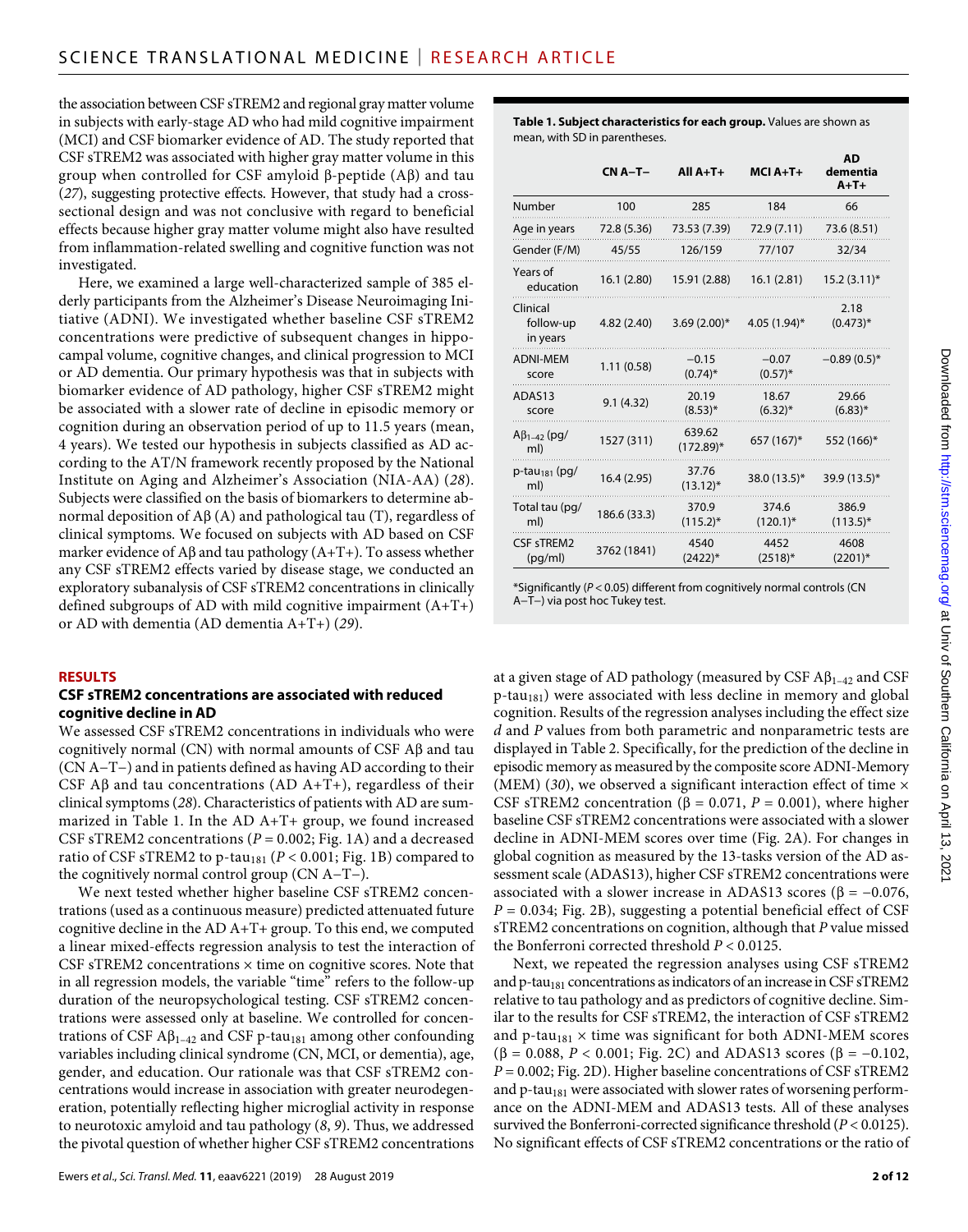

Fig. 1. Baseline values of CSF sTREM2 concentrations and CSF sTREM2-to-p-tau<sub>181</sub> ratio. Box plots show CSF sTREM2 concentrations (A) and the ratio of concentrations of CSF sTREM2 to p-tau<sub>181</sub> (B). CSF samples were obtained from 100 cognitively normal control subjects (CN), who were negative for CSF A $\beta_{1-42}$  and CSF p-tau<sub>181</sub> (A-T-). CSF samples were also obtained from 285 subjects who were positive for CSF Aβ<sub>1-42</sub> and CSF p-tau<sub>181</sub> (A+T+), including those who were cognitively normal or who had MCI or AD dementia. For both measurements, the group differences tested by ANCOVA were statistically significant, which remained after removal of the three outliers from the A+T+ group. Outliers were defined according to the Tukey criterion (*66*). \**P* < 0.01.

CSF sTREM2 to p-tau<sub>181</sub> on the rate of cognitive change were found in the CN control group (CN A−T−, *P* < 0.05). Summary statistics of the regression analyses including 95% confidence intervals and standardized effect sizes of interaction terms are shown in Table 2. In addition, we tested the predictive effects of CSF sTREM2 concentrations when controlling additionally for markers of neurodegeneration (the N category within the AT/N system) including CSF total tau concentrations and hippocampal volume measured by magnetic resonance imaging (MRI) in addition to the other covariates (CSF  $p$ -tau<sub>181</sub>, CSF A $\beta$ <sub>1–42</sub>, age, gender, and education). The results of these analyses were congruent with our main results, regardless of the additional controls for CSF total tau concentrations (table S1) or hippocampal volume (table S2).

#### **Effect of CSF sTREM2 on cognitive changes in clinically defined subgroups of A+T+ subjects**

To assess whether the association between CSF sTREM2 concentrations and subsequent cognitive changes varied by clinical stage of AD, we performed subanalyses in the clinical subgroups of A+T+ subjects. These A+T+ subjects included those with MCI and AD dementia defined according to NIA-AA research criteria (*28*). The cognitively normal A+T+ subgroup yielded only 30 subjects and thus was not included in the subanalysis. CSF sTREM2 concentrations were significantly increased in the MCI A+T+ subgroup and the AD dementia A+T+ subgroup compared to cognitively normal subjects who were A−T− (CN A−T−). The ratio of CSF sTREM2 to p-tau<sub>181</sub> was significantly reduced in the MCI A+T+ and AD dementia A+T+ subgroups compared to the CN A−T− group (*P* < 0.05; fig. S1). For the ADNI-MEM score, the interaction of CSF sTREM2 concentrations  $\times$  time was significant in both the MCI A+T+ subgroup ( $\beta$  = 0.071, *P* = 0.011; fig. S3A) and the AD dementia A+T+ group ( $\beta = 0.050$ ,  $P = 0.033$ ; fig. S3B). For the ADAS13 score, the interaction effect did not reach significance in the MCI A+T+ subgroup ( $\beta$  = -0.076, *P* = 0.096) or AD dementia A+T+ subgroup ( $\beta$  = -0.047, *P* = 0.384). This may reflect the smaller effect size for

Ewers *et al*., *Sci. Transl. Med.* **11**, eaav6221 (2019) 28 August 2019

the ADAS13 score (Table 2), which required a larger sample size for reliable detection. For the interaction of the CSF sTREM2 to p-tau<sub>181</sub>  $\times$ time, we found significant effects for the ADNI-MEM score in both the MCI A+T+ subgroup ( $\beta$  = 0.092, *P* < 0.001) and AD A+T+ group ( $\beta$  = 0.059, *P* = 0.009). For the ADAS13 score, the CSF sTREM2 to p-tau<sub>181</sub> ratio  $\times$  time interaction was significant in the MCI A+T+ subgroup ( $\beta$  = -0.105, *P* = 0.012) but not in the AD dementia A+T+ subgroup (Table 2). These results remained consistent when additionally controlling for baseline CSF total tau concentrations (table S1) or hippocampal volume (as a marker of neurodegeneration, N; table S2).

To assess whether the effect of a higher CSF sTREM2 to p-tau<sub>181</sub> ratio on cognitive decline was as large as that of the core AD biomarkers CSF  $\mathbf{A}\beta_{1-42}$  and p-tau<sub>181</sub>, we computed Cohen's effect sizes *d* for the effects of CSF concentrations of sTREM2, CSF  $\mathbf{A}\beta_{1-42}$ , CSF  $p$ -tau<sub>181</sub> on cognitive changes using the same regression equations as described above. The effect size *d* is a variance-standardized effect size measure where by convention  $d = 0.2$ ,  $d = 0.5$ , and  $d = 0.8$ are defined as "small," "medium," and "large," respectively (*31*). The results for the different groups are shown in Fig. 3. With regard to predicting changes in the ADNI-MEM score, the effect sizes were  $d = 0.43$  for CSF sTREM2,  $d = 0.27$  for CSF A $\beta_{1-42}$ , and  $d = 0.47$  for CSF p-tau $_{181}$ . With regard to predicting changes in the ADAS13 score, the effect sizes were  $d = 0.28$  for CSF sTREM2,  $d = 0.33$  for CSF A $\beta_{1-42}$ , and  $d = 0.45$  for CSF p-tau<sub>181</sub>. Thus, regarding the change in episodic memory, the beneficial effect of higher CSF sTREM2 concentrations was of small to medium size and comparable in size to the detrimental effect of CSF p-tau<sub>181</sub> concentrations on cognitive changes.

#### **Higher CSF sTREM2 concentrations and CSF sTREM2 to p-tau181 ratios are associated with slower hippocampal atrophy**

To assess whether higher CSF sTREM2 concentrations were associated with slower neurodegeneration, we used longitudinal hippocampal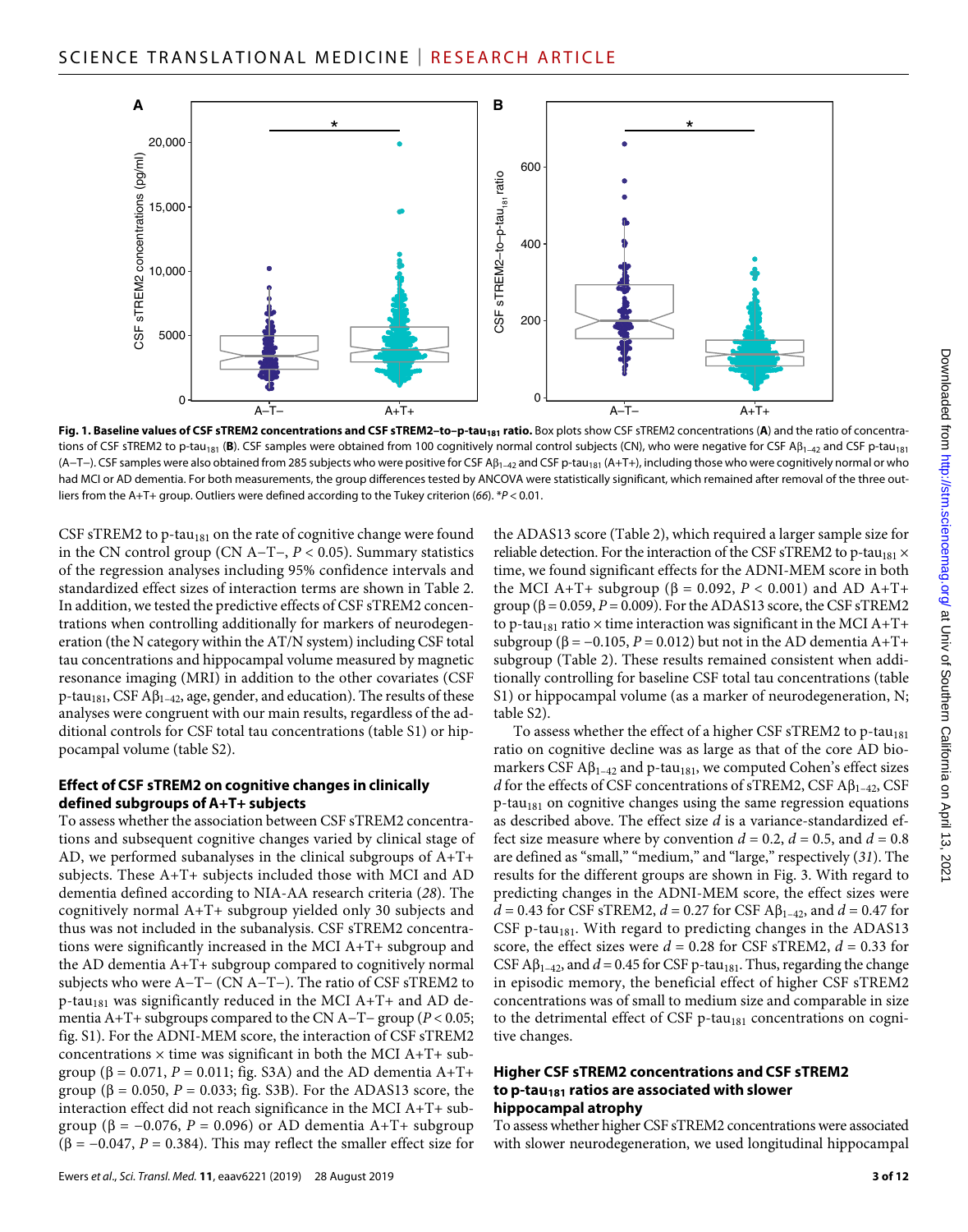#### **Table 2. Regression analyses for the effects of CSF sTREM2 concentrations on the rate of change in the ADNI-MEM and ADAS-cog scores and in**

hippocampal volume. All models are controlled for age, gender, education, CSF p-tau<sub>181</sub> × time, CSF-Aβ<sub>1-42</sub> × time, CSF sTREM2, CSF Aβ<sub>1-42</sub>, CSF p-tau<sub>181</sub> (fixed effects) plus random slope (time) and intercept. Regular *P* values were assessed using Satterthwaite's method. For nonparametric confirmation of results, *P* values were further assessed using permutation testing with 1000 iterations (*P*-perm.). B, regression coefficient; CI, confidence interval; *T* value, *t* test statistic; Cohen's *d*, effect size *d*; *P*-perm., *P* value from permutation test.

| <b>ADNI-MEM</b>       | <b>Interaction term</b>                                                           | B(SE)             | 95% CI                 | <b>T</b> value | Cohen's d | P       | P-perm. |
|-----------------------|-----------------------------------------------------------------------------------|-------------------|------------------------|----------------|-----------|---------|---------|
| $CN A-T-$             | CSF sTREM2 $\times$<br>time                                                       | 0.036(0.046)      | $-0.052 - 0.125$       | <1             | <b>NA</b> | 0.429   | 0.395   |
|                       | CSF sTREM2/p-tau<br>$\times$ time                                                 | 0.043(0.043)      | –0.042–0.127           | $<$ 1          | <b>NA</b> | 0.331   | 0.312   |
| $All A+T+$            | <code>CSF</code> sTREM2 $\times$ time                                             | 0.071 (0.022)     | $0.028 - 0.113$        | 3.258          | 0.43      | 0.001   | 0.020   |
|                       | CSF sTREM2/p-tau<br>$\times$ time                                                 | 0.088(0.020)      | $0.049 - 0.128$        | 4.354          | 0.55      | < 0.001 | < 0.001 |
| MCI A+T+              | $\mathsf{CSF}\, \mathsf{sTREM2} \times$<br>time                                   | 0.071(0.028)      | $0.017 - 0.125$        | 2.581          | 0.41      | 0.011   | 0.046   |
|                       | CSF sTREM2/p-tau<br>$\times$ time                                                 | 0.092(0.025)<br>. | $0.043 - 0.141$        | 3.663          | 0.57      | < 0.001 | 0.004   |
| AD dementia<br>$A+T+$ | CSF sTREM2 $\times$<br>time                                                       | 0.050(0.023)      | $0.006 - 0.094$        | 2.194          | 0.62      | 0.033   | 0.027   |
|                       | CSF sTREM2/p-tau<br>$\times$ time                                                 | 0.059(0.022)      | $0.016 - 0.103$        | 2.671          | 0.73      | 0.009   | 0.006   |
| ADAS13                | <b>Interaction term</b>                                                           | B (SE)            | 95% CI                 | <b>T</b> value | Cohen's d | P       | P-perm. |
| $CN A-T-$             | CSF sTREM2 $\times$<br>time                                                       | 0.087(0.047)      | $-0.006 - 0.179$       | 1.849          | <b>NA</b> | 0.074   | 0.084   |
|                       | CSF sTREM2/p-tau<br>$\times$ time                                                 | 0.070(0.043)      | $-0.015 - 0.157$       | 1.626          | <b>NA</b> | 0.115   | 0.151   |
| $All A+T+$            | CSF sTREM2 $\times$<br>time                                                       | $-0.076(0.035)$   | $-0.145 - -0.007$      | $-2.137$       | 0.28      | 0.034   | 0.045   |
|                       | CSF sTREM2/p-tau<br>$\times$ time                                                 | $-0.102(0.033)$   | –0.167––0.037          | $-3.078$       | 0.38      | 0.002   | 0.023   |
| MCI A+T+              | CSF sTREM2 $\times$<br>time                                                       | $-0.076(0.046)$   | $-0.165 - 0.013$       | $-1.672$       | <b>NA</b> | 0.096   | 0.205   |
|                       | CSF sTREM2/p-tau<br>$\times$ time                                                 | $-0.105(0.042)$   | $-0.186 - -0.024$<br>. | $-2.530$       | 0.39      | 0.012   | 0.033   |
| AD dementia<br>$A+T+$ | CSF sTREM2 $\times$<br>time                                                       | $-0.047(0.054)$   | $-0.151 - 0.056$       | $<$ 1          | <b>NA</b> | 0.384   | 0.352   |
|                       | CSF sTREM2/p-tau<br>$\times$ time                                                 | $-0.076(0.054)$   | $-0.181 - 0.029$       | $-1.402$       | <b>NA</b> | 0.166   | 0.137   |
| Hippocampal<br>volume | <b>Interaction term</b>                                                           | B(SE)             | 95% CI                 | <b>T</b> value | Cohen's d | P       | P-perm. |
| $CN A-T-$             | CSF sTREM2 $\times$<br>time                                                       | $-0.010(0.013)$   | $-0.046 - 0.016$       | <1             | <b>NA</b> | 0.445   | 0.382   |
|                       | CSF sTREM2/p-tau<br>$\times$ time                                                 | $-0.007(0.013)$   | $-0.032 - 0.018$       | <1             | <b>NA</b> | 0.606   | 0.552   |
| $All A+T+$            | $S$ F sTREM2 $\times$<br>time                                                     | 0.023(0.010)      | $0.004 - 0.043$        | 2.318          | 0.39      | 0.022   | 0.024   |
|                       | CSF sTREM2/p-tau<br>$\times$ time                                                 | 0.023(0.009)      | $0.005 - 0.041$        | 2.533          | 0.41      | 0.012   | 0.024   |
| MCI A+1+              | $\mathsf{CSF}\, \mathsf{s}\mathsf{T}\mathsf{RE} \mathsf{M}2 \times \mathsf{time}$ | 0.034(0.013)      | $0.008 - 0.060$        | 2.563          | 0.49      | 0.012   | 0.010   |
|                       | CSF sTREM2/p-tau<br>$\times$ time                                                 | 0.030(0.012)      | $0.007 - 0.053$        | 2.580          | 0.49      | 0.011   | 0.010   |
| AD dementia<br>$A+T+$ | $\mathsf{CSF}\, \mathsf{s} \mathsf{TREM2} \, \times$<br>time                      | –0.004 (0.023)    | –0.047–0.040           | –0.159         | NA        | 0.874   | 0.888   |
|                       | CSF sTREM2/p-tau<br>$\times$ time                                                 | 0.0001(0.001)     | –0.0001–0.0003         | $<$ 1          | NA.       | 0.999   | 0.999   |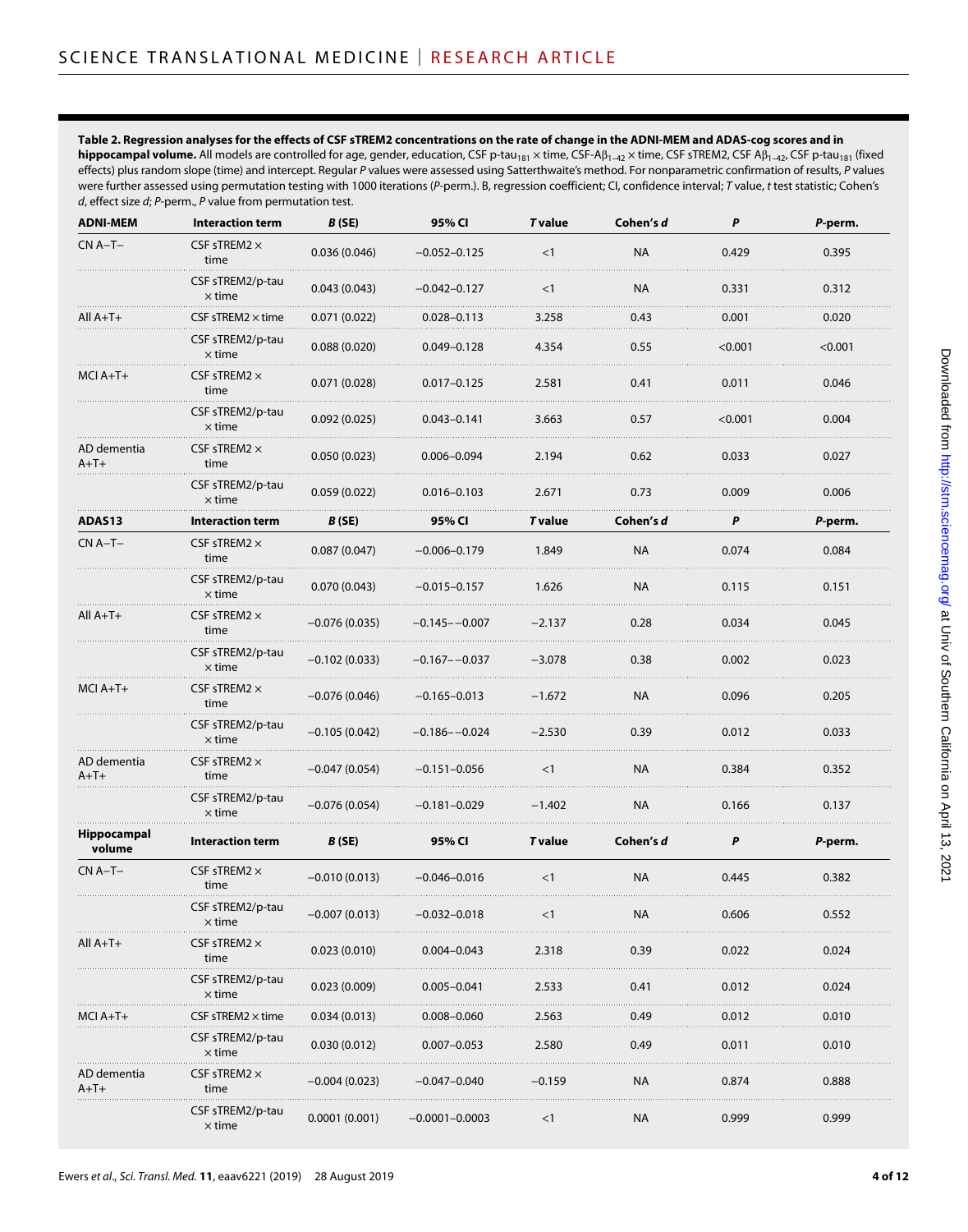volumetric data acquired by MRI for subjects who had a minimum of 2 years of MRI follow-up. We used hippocampal volume as a marker of gray matter atrophy given that hippocampus atrophy is a hallmark of AD, with hippocampal volume declining throughout the course of AD (*32*). Using the same linear mixed models as described above, we found a significant CSF sTREM2 concentration  $\times$  time interaction in the A+T+ subgroup with longitudinal MRI ( $n = 184$ ) such that subjects with higher CSF sTREM2 concentrations ( $\beta$  = 0.023,  $P = 0.022$ ; Fig. 4A) or a higher CSF sTREM2 to p-tau<sub>181</sub> ratio  $(\beta = 0.023, P = 0.012; Fig. 4B)$  showed slower hippocampal atrophy rates over time. Clinical subgroup–specific analysis in the A+T+ subjects yielded a significant interaction for MCI A+T+ subjects (CSF sTREM2  $\times$  time:  $\beta$  = 0.034,  $P$  = 0.012; fig. S4A; CSF sTREM2to–p-tau<sub>181</sub> ratio  $\times$  time  $\beta$  = 0.030, *P* = 0.011; fig. S4B) but not for AD dementia A+T+ subjects (CSF sTREM2  $\times$  time  $\beta$  = -0.004,  $P = 0.874$ ; CSF sTREM2-to-p-tau<sub>181</sub> ratio  $\times$  time  $\beta = 0.0001$ ,  $P = 0.999$ ). These exploratory analyses did not survive Bonferroni correction though ( $P < 0.008$ ). No significant interaction effects were detected in the cognitively normal control A−T− group, neither for CSF sTREM2 concentrations  $\times$  time (β = -0.012, *P* = 0.390) nor CSF sTREM2−to−p-tau<sub>181</sub> ratio  $\times$  time ( $\beta$  = −0.007, *P* = 0.756). Model statistics are summarized in Table 2. In addition, controlling all analyses for CSF total tau concentrations yielded consistent results (table S1).

#### **A higher CSF sTREM2−to−p-tau181 concentration ratio is associated with slower clinical progression**

Last, we assessed whether higher baseline CSF sTREM2 concentra-



Fig. 2. Effect of CSF sTREM2- and CSF sTREM2-to-p-tau<sub>181</sub> ratio on changes in cognition. Regression plots show the change in episodic memory (**A** and **C**) and global cognition (**B** and **D**) as a function of CSF sTREM2 concentrations (top) or the CSF sTREM2-to-p-tau<sub>181</sub> ratio (bottom) at different time points during cognitive follow-up in all subjects who were positive for CSF A $\beta_{1-42}$  and CSF p-tau<sub>181</sub> (A+T+). For illustration purposes, the regression lines are shown for subjects with high versus low values of CSF sTREM2 or the CSF sTREM-to-p-tau<sub>181</sub> ratio (split at the median). In all regression analyses, CSF sTREM2 concentrations and CSF sTREM2-to-p-tau<sub>181</sub> ratios were included as continuous measures. The full regression models included the interaction term of CSF sTREM2 (or CSF sTREM2-to-p-tau<sub>181</sub> ratio) × time, controlled for CSF p-tau<sub>181</sub> × time, and CSF Aβ<sub>1-42</sub>  $\times$  time interactions among other potentially confounding variables.

tions are predictive of the time to conversion to a worse clinical stage (MCI or AD dementia). We included all subjects of the A+T+ group who did not have dementia at baseline, that is, who were cognitively normal or who had MCI. Using Cox regression, we tested CSF sTREM2 concentrations (controlled for  $A\beta$ , p-tau<sub>181</sub>, age, gender, and education) as a predictor of conversion from cognitively normal to MCI or AD dementia or from MCI to AD dementia. For CSF sTREM2 concentrations, we did not detect significant effects on clinical progression ( $\beta = -0.113$ ,  $P = 0.143$ ). However, when testing the ratio of CSF sTREM2 to p-tau<sub>181</sub> concentration as a predictor, we found significantly slower clinical progression in subjects with a higher CSF sTREM2-to-p-tau<sub>181</sub> ratio ( $\beta$  = -0.486, *P* = 0.005; Fig. 5). Thus, a higher CSF sTREM2–to–  $p$ -tau<sub>181</sub> ratio was associated with a lower risk to clinically progress for up to 11.5 years.

#### **DISCUSSION**

Here, we assessed whether baseline concentrations of CSF sTREM2 were associated with a slower or faster rate of cognitive decline and clinical worsening in AD. Our results show that higher CSF sTREM2 concentrations at baseline predicted a reduced rate of subsequent cognitive decline in subjects with a CSF biomarker profile of AD (A+T+ group), regardless of the clinical stage. Higher CSF sTREM2 concentrations were associated with less decline in both episodic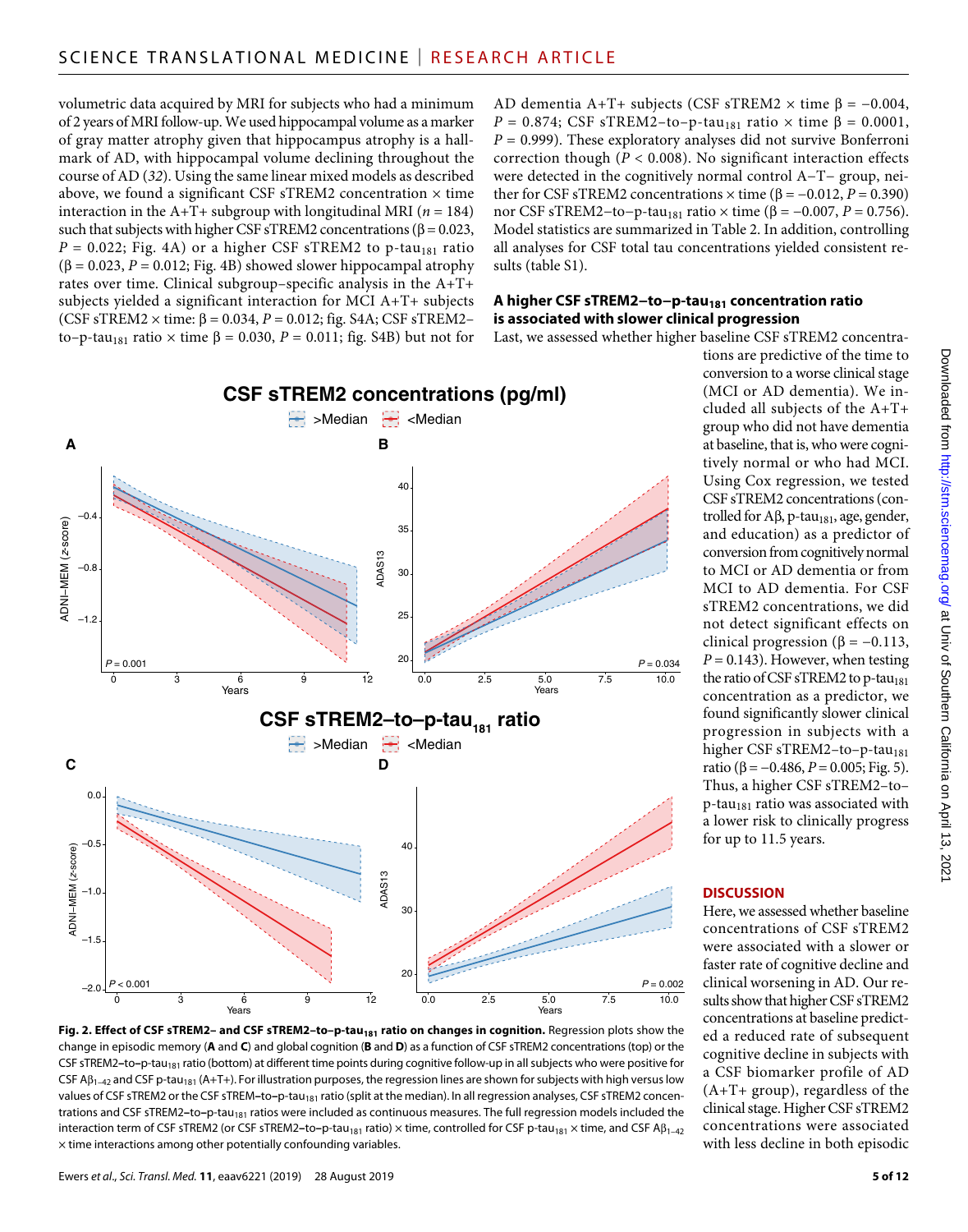memory and global cognition. For our secondary outcome parameters, higher CSF sTREM2 concentrations showed a trend of an association with attenuated decline in hippocampal volume. Furthermore, a higher CSF sTREM2-to-p-tau<sub>181</sub> ratio predicted a slower rate of



Fig. 3. Effect sizes for CSF sTREM2 and CSF p-tau<sub>181</sub>. Bars show the effect size (Cohen's *d* value) of the association between CSF sTREM2 concentrations (blue) or CSF p-tau<sub>181</sub> concentrations (orange) on the rate of change in episodic memory (assessed by the ADNI-MEM score; solid bars) or global cognition (assessed by the ADAS13 score; striped bars). The effect sizes derived from linear mixed-effects analyses are shown for all subjects who were positive for CSF  $\mathsf{AB}_{1-42}$  and CSF p-tau<sub>181</sub> (A+T+) at different clinical stages (MCI, *n* = 184; AD dementia, *n* = 66) and after the data were pooled (*n* = 285). A positive *d* value means that higher CSF concentrations were associated with slower cognitive decline (less decrease in the ADNI MEM score and less increase in the ADAS13 score). A negative *d* value means that higher CSF concentrations were associated with worse cognitive decline as determined by mixed-effects regression analyses. \**P* < 0.05.

conversion from cognitively normal to MCI or AD dementia. Given that sTREM2 detected in the CSF likely reflects cerebral TREM2 expression and the amount of signaling-competent TREM2 on the surface of activated microglia, these results suggest that higher TREM2-related microglial function may be predictive of slower disease progression at the symptomatic stage of AD. Our results suggest that higher CSF sTREM2 is not only associated with less cognitive decline but may also be associated with neuroprotective effects as suggested by slower hippocampal volume changes, although the analyses of hippocampal volume changes were exploratory in nature and need to be confirmed in future studies. We further caution that although the current study examined the association between CSF sTREM2 and subsequent cognitive changes, a causative effect between microglial TREM2 function and clinical outcome is not necessarily implied. Nonetheless, our results demonstrate that in patients with biomarker evidence of underlying AD, higher CSF sTREM2 concentrations predict a more benign disease course in AD. A protective role of TREM2-related processes is also in line with the finding that several TREM2 variants are loss-of-function mutations (*33*). In the case of the TREM2 pT66M variant or complete loss of TREM2, microglia are prevented from adopting a disease-associated state, which would trigger phagocytosis, migration, chemotaxis, and microglial proliferation (*10*, *13*, *15*, *34*).

Our clinical findings are based on a large sample of well-characterized subjects with biomarker evidence of AD pathology. For staging of AD, we used an AD biomarker–informed classification system in line with recently proposed NIA-AA research diagnostic guidelines for AD (*28*). Consistent with previous findings (*35*, *36*), we showed that abnormal CSF concentrations of tau and  $A\beta$  were predictive of faster cognitive decline at each disease stage. In contrast, increases in CSF sTREM2 concentrations in A+T+ subjects were associated



Fig. 4. Effect of CSF sTREM2- and CSF sTREM2-to-p-tau<sub>181</sub> ratio on changes in hippocampal volume. Regression plot shows the change in bilateral hippocampal volume measured by MRI as a function of CSF sTREM2 concentrations at different time points during follow-up (A) and CSF sTREM2-to-p-tau<sub>181</sub> ratios (B) for subjects who were positive for CSF A $\beta_{1-42}$  and CSF p-tau<sub>181</sub> (A+T+) and for whom longitudinal hippocampal volume data were available (*n* = 285). For illustration purposes, the regression lines are shown for subjects with high versus low values for CSF sTREM2- or CSF sTREM-to-p-tau<sub>181</sub> ratios (split at the median). All regression analyses included the interaction term of time × CSF sTREM2 concentrations (or CSF sTREM2-to-p-tau<sub>181</sub> ratios) as continuous measures and controlled for the interactions of CSF p-tau<sub>181</sub> × time and CSF  $AB_{1-42}$   $\times$  time among other potentially confounding variables.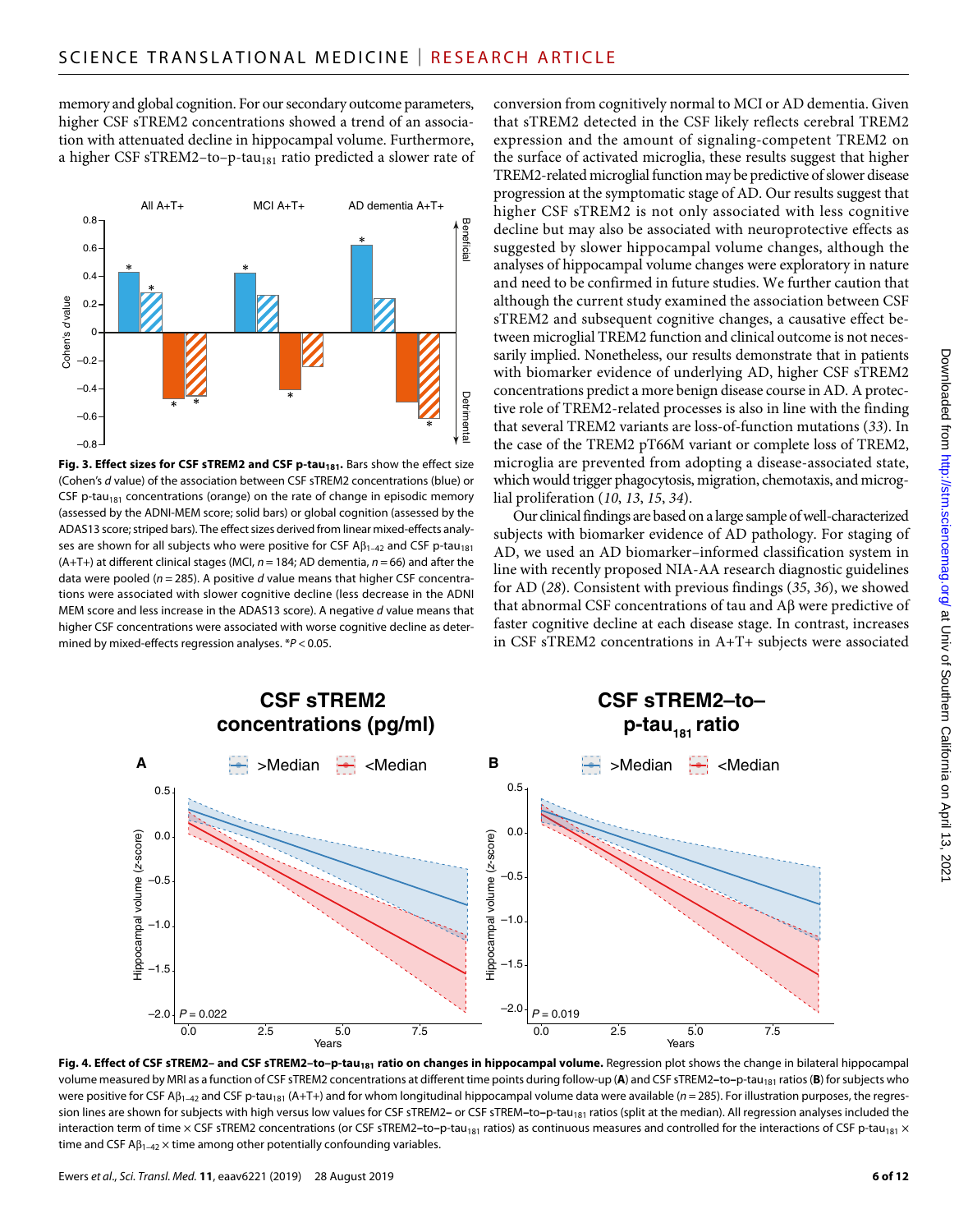

**Fig. 5. Survival plot for conversion to MCI or AD dementia.** (**Top**) The Cox regression–derived survival plot shows that a higher ratio of the concentrations of CSF sTREM2 to p-tau<sub>181</sub> (split by median) was associated with a higher probability of remaining clinically stable over time in the A+T+ group. (**Bottom**) The table indicates the number of subjects in the high and low CSF sTREM2-to-p-tau<sub>181</sub> ratio subgroups at successive follow-up time points.

with more benign subsequent cognitive changes. The effect size of higher CSF sTREM2 concentrations as a predictor of reduced cognitive decline was comparable to that of higher CSF p-tau $_{181}$  concentrations as a predictor of worse cognitive decline, suggesting that CSF sTREM2 concentrations may be relevant to future disease progression. The clinical relevance of altered CSF sTREM2 concentrations is supported by our finding of an association of a higher CSF sTREM2-to-p-tau<sub>181</sub> ratio with attenuated rate of conversion from cognitively normal or MCI to AD dementia. The association between higher CSF sTREM2 and an attenuated rate of clinical worsening may be seen as counterintuitive considering that an increase in CSF sTREM2 concentrations is associated with higher CSF p-tau<sub>181</sub> and total tau concentrations (*20*, *21*, *24*, *25*). Mechanistically, it is likely that in response to amyloid pathology and neurofibrillary tangle degeneration (reflected by increased CSF  $p$ -tau<sub>181</sub>), microglial activation may be triggered by enhanced expression and surface localization of TREM2 (reflected by increased CSF sTREM2 concentrations). Thus, without controlling for AD pathology, increased CSF sTREM2 concentrations may simply reflect the presence of AD and correlate negatively with cognitive performance (*37*). The key question is whether stronger TREM2-related microglial activation at a given stage of AD pathology could be beneficial for slowing subsequent neurodegeneration and clinical progression. Therefore, we sought in our analyses to test the predictive value of higher CSF sTREM2 concentrations on future disease progression (cognitive, clinical, and hippocampal volume), and we controlled for biomarkers of AD pathology including

Ewers *et al*., *Sci. Transl. Med.* **11**, eaav6221 (2019) 28 August 2019

CSF  $\mathbf{A}\beta_{1-42}$  and p-tau<sub>181</sub>. Our results show that the higher the concentration of CSF sTREM2 for a given degree of neurofibrillary tangle degeneration (as measured by  $p$ -tau<sub>181</sub>), the better the clinical outcome.

Our findings are consistent with those of a recent study where higher CSF sTREM2 concentrations were associated with higher cortical gray matter integrity at the MCI stage (*27*), suggesting a potentially beneficial function of the TREM2-related immune response, particularly in the symptomatic phase of AD. Our results are also in general agreement with previous findings reporting increased microglial activation (based on PET imaging) in cognitively normal or MCI subjects who were amyloid positive on PET (*38*, *39*) and a correlation between higher microglial activation on PET and higher tau on PET (*40*). Greater numbers of microglia based on PET imaging were associated with a slower subsequent cognitive decline in subjects with MCI (*38*). This is also in line with the observation that microglial-PET signals increase during physiological aging of wild-type mice, reflecting the accumulation of activated microglia around sites of neuronal damage. Notably, no such increase in microglial-PET signals nor in clustering of microglia during physiological aging has been observed upon loss of TREM2 function (*13*). Together, these results suggest a protective effect of greater microglial activation during disease progression in AD. The protective effects of higher TREM2 function have also been observed in transgenic mouse models of AD (*16*, *41*, *42*). A number of AD pathology studies in transgenic mouse models suggest enhanced amyloid plaque seeding and reduced amyloid plaque compaction combined with increased plaque-associated dystrophic neurites in the absence of TREM2 function (*11*, *16*, *43*). Increased TREM2 expression resulted in a reduction in dystrophic neurites in a transgenic mouse model of AD (*44*), a finding in line with our observation of the association between higher TREM2 concentrations and attenuated disease progression in human subjects.

For tauopathies, several studies have reported beneficial effects of higher TREM2 function, which was associated with reduced neuronal loss and improved spatial memory in the PS19 transgenic mouse model of tauopathy (*45*–*49*). However, a recent study reported beneficial effects of TREM2 deficiency in a transgenic mouse model of tauopathy (*50*). Differences between the studies may be explained by proinflammatory cytokine release, which was decreased in TREM2 deficient transgenic tauopathy mice (*50*) but was up-regulated or unaffected in those studies that reported protective effects of TREM2 (*45*–*49*). Thus, TREM2-related release of proinflammatory cytokines may play an important role in the beneficial effects of TREM2 triggered microglial activity in the presence of tau pathology (*47*, *51*). In addition, a recent study reported that selective TREM2 haploinsufficiency but not a complete loss of TREM2 increased tau pathology, which may suggest that some compensatory mechanisms occurred after the complete loss of TREM2 function (*52*). The findings regarding the effect of TREM2 in animal models of amyloid and tau pathology are heterogeneous, with both beneficial and detrimental effects being reported. Disease stage may be a moderating factor for TREM2-associated microglial activity (*16*, *53*, *54*), a factor that could also account for some inconsistencies observed in human subjects (*39*, *55*). However, disease stage is a broad descriptive category; the key molecular events that are associated with TREM2 and that determine beneficial versus detrimental microglial activity remain to be established. It is tempting to speculate that any beneficial effects of increased TREM2 expression are associated with enhanced TREM2 mediated signaling. TREM2-triggered microglial activity facilitates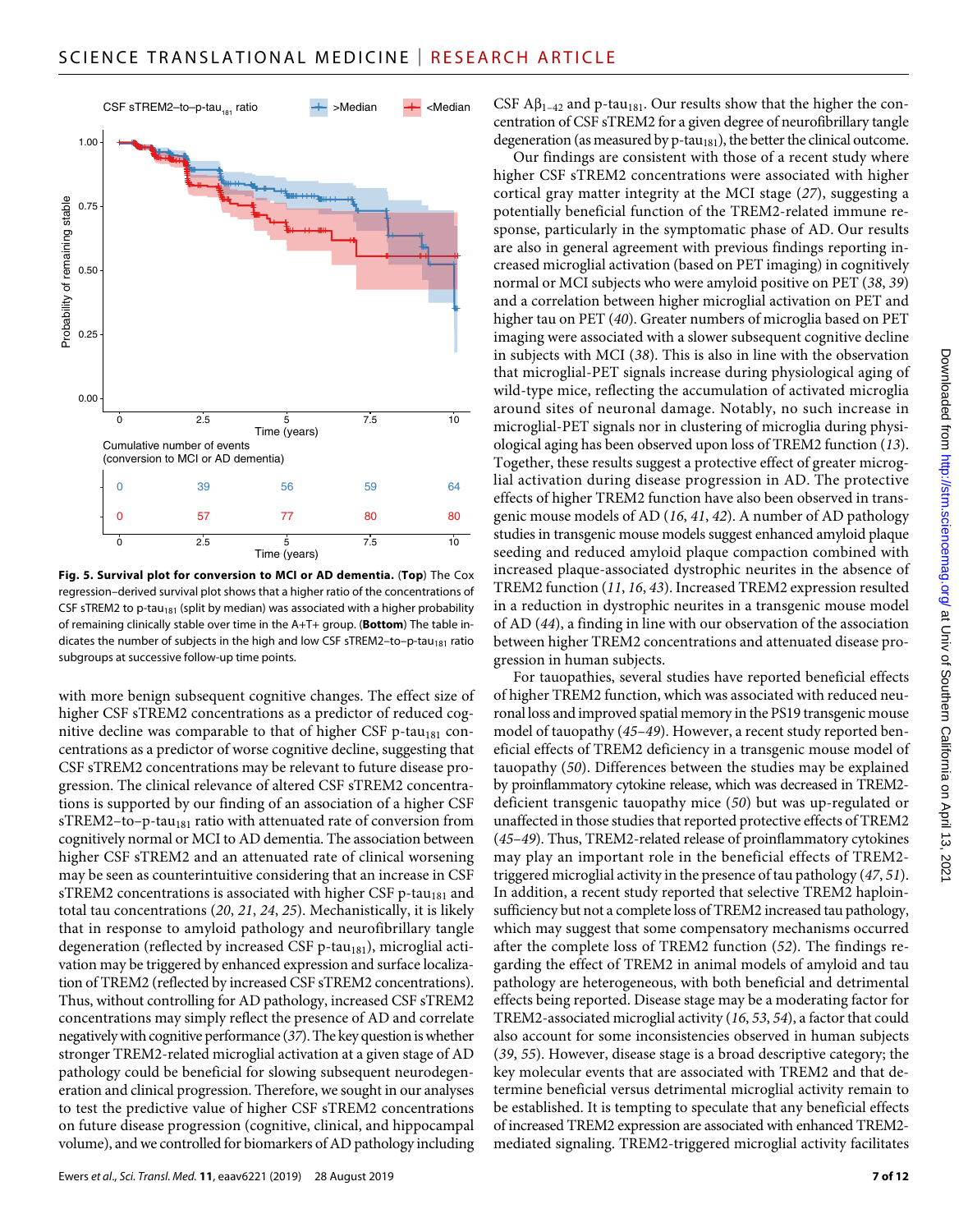chemotaxis and clustering of microglia around amyloid plaques, engulfment of amyloid seeds (*16*), compaction of amyloid plaques, removal of cellular debris (*10*, *15*), and myelin repair (*56*) and potentially may also reduce pathological tau and neuroinflammation (*48*). Thus, increased TREM2 signaling may facilitate a protective response to neuronal injury. Studying the association between CSF sTREM2 concentrations and pro- and anti-inflammatory markers in future studies in patients with AD will be instrumental for understanding the reduced cognitive and clinical worsening associated with CSF sTREM2 concentrations (*51*, *54*).

For the interpretation of the current study, some caveats should be considered. First, the current study included mostly subjects with dementia symptoms, but only a few subjects showed biomarker evidence of AD pathology and were still cognitively normal. Thus, it is unclear whether the current findings are also applicable to the presymptomatic stage of AD. Second, CSF sTREM2 concentrations are not a direct measure of TREM2-related microglial activity. Although TREM2 is cleaved by the secretase ADAM10 and thus may be released into the interstitial fluid in the brain, the relationship between sTREM2 in the CSF and higher microglial expression of TREM2 remains to be investigated. Third, although TREM2 is a key driver for switching microglia from a homeostatic to a diseaseassociated state, TREM2 receptor signaling acts in concert with a multitude of other microglia receptors, which were not assessed in the current study. Last, a causative effect between microglial TREM2 function and clinical outcome is not necessarily implied by our findings.

Together, we show that higher CSF sTREM2 concentrations are associated with a protective effect for cognitive changes at a similar magnitude to that found for the adverse effects of primary AD pathologies assessed by CSF  $\mathbf{A}\beta_{1-42}$  and p-tau<sub>181</sub> concentrations. Our findings have important implications for therapeutic attempts that aim to modulate microglial function, suggesting that stimulating TREM2-mediated microglial activity may be most beneficial within the early symptomatic phase of AD. From a clinical point of view, CSF sTREM2 concentrations could serve as a target engagement marker for treatments aimed at modulating microglial function. Despite the fact that the current study is observational in nature and therefore cause-effect conclusions cannot be drawn, our results support the notion that the modification of TREM2 function is a valuable target in AD. Our results suggest that drugs that up-regulate TREM2-related microglial activity may benefit patients with AD. Furthermore, our data indicate that the early symptomatic disease stage of AD is a preferred time window for therapeutic microglial modulation.

## **MATERIALS AND METHODS**

#### **Study design**

In the current study, we examined cross-sectional CSF measurements of sTREM2,  $\mathbf{A}\beta_{1-42}$ , and p-tau<sub>181</sub> concentrations as predictors of longitudinally assessed changes in cognition, clinical symptoms, and hippocampal volume. A total of 385 subjects were included from the Alzheimer's Disease Neuroimaging Initiative (ADNI) database [\(adni.loni.usc.edu\)](http://adni.loni.usc.edu). ADNI was launched in 2003 as a publicprivate partnership, with the primary goal to assess serial neuroimaging and biological markers for the prediction of disease progression in AD. The subjects studied herein were a subgroup of  $n = 1035$ participants for whom CSF sTREM2 samples at any time point were

available. Beyond the inclusion and exclusion criteria of ADNI, the following additional selection criteria were applied for the current study: (i) availability of baseline CSF sTREM2 values, (ii) no rare variants in the *TREM2* gene, (iii) minimum of 1-year follow-up duration for neuropsychological or clinical testing to avoid strong censoring effects (*4*), CSF A+T+ profile or CSF A−T− profile for cognitively normal individuals (see fig. S2 for flow chart of subject selection). Application of these inclusion criteria led to the selection of *n* = 385 subjects, who did not differ in terms of age, gender, or education, or mini mental state exam (MMSE) score from the entire sample of 1035 subjects, suggesting that no selection bias was evident. All subjects were recruited between the years 2005 and 2013. Clinical diagnosis of amnestic MCI was defined according to the Mayo Clinic criteria (*57*). Neuropsychological and clinical testing was done annually over a period of up to 11.5 years (mean, 4 years; range, 1.5 to 11.5). AD dementia diagnosis was accomplished according to standard clinical criteria as described previously (*58*). The study was approved by the Institutional Review Board (IRB) of all participating centers in ADNI, as well as our local IRB at Ludwig-Maximilians University. All study participants (or their relatives) provided written informed consent.

Following the recently proposed NIA-AA guidelines (*28*), AD was defined as a biological construct and not by clinical symptoms. These criteria require both evidence of amyloid deposition (A+), defined in this study as abnormal values of CSF  $\mathbf{A}\beta_{1-42}$ , and of tau pathology (T+), defined in this study as abnormal values of CSF p-tau181 (*28*). On the basis of previously established cutoff points (*59*), the criterion for pathological CSF  $A\beta_{1-42}$  was defined as  $A\beta_{1-42}$  < 976.6 pg/ml, and for pathological p-tau<sub>181</sub>, it was defined as p-tau<sub>181</sub> > 21.8 pg/ml. In contrast, we applied the traditional syndromal categories (CN, MCI, and AD dementia) for the clinical staging of AD (*28*).

CSF sTREM2 measurements were done at the laboratory of C. Haass at the DZNE Munich using ELISA with minor modifications to the procedure described previously (*13*, *21*). The CSF concentrations of  $A\beta_{1-42}$  and p-tau<sub>181</sub> were assessed by the ADNI biomarker core team at the University of Pennsylvania using the electrochemiluminiscence immunoassays Elecsys.

#### **Measurements of CSF sTREM2,**  $\mathsf{AB}_{1-42}$ **, total tau, and p-tau<sub>181</sub>**

The CSF sTREM2 assay is based on the MSD platform and has been comprehensively described previously (*13*, *20*, *21*). A detailed description of the CSF sTREM2 measurements in the ADNI samples, as well as the original data, can be downloaded from the LONI Image and Data Archive [\(https://ida.loni.usc.edu\)](https://ida.loni.usc.edu). Briefly, Streptavidincoated 96-well plates (MSD Streptavidin Gold Plates, cat. no. L15SA) were first blocked overnight at 4°C in blocking buffer [3% bovine serum albumin (BSA) and 0.05% Tween 20 in PBS (pH 7.4)]. They were next incubated with the capture antibody  $(0.25 \text{ µg/ml}; R&D)$ Systems, cat. no. BAF1828), diluted in the antibody buffer [1% BSA and 0.05% Tween 20 in PBS (pH 7.4)] during 1 hour at room temperature, and subsequently washed four times with washing buffer (0.05% Tween 20 in PBS). Next, the recombinant human TREM2 protein (standard curve; Hölzel Diagnostika, cat. no. 11084-H08H), the blanks, the CSF samples (duplicates; dilution factor: 4), and four internal standards (IS) were diluted in assay buffer [0.25% BSA and 0.05% Tween 20 in PBS (pH 7.4)] supplemented with protease inhibitors (Sigma; cat. no. P8340) and incubated for 2 hours at RT. Plates were again washed three times and incubated for 1 hour at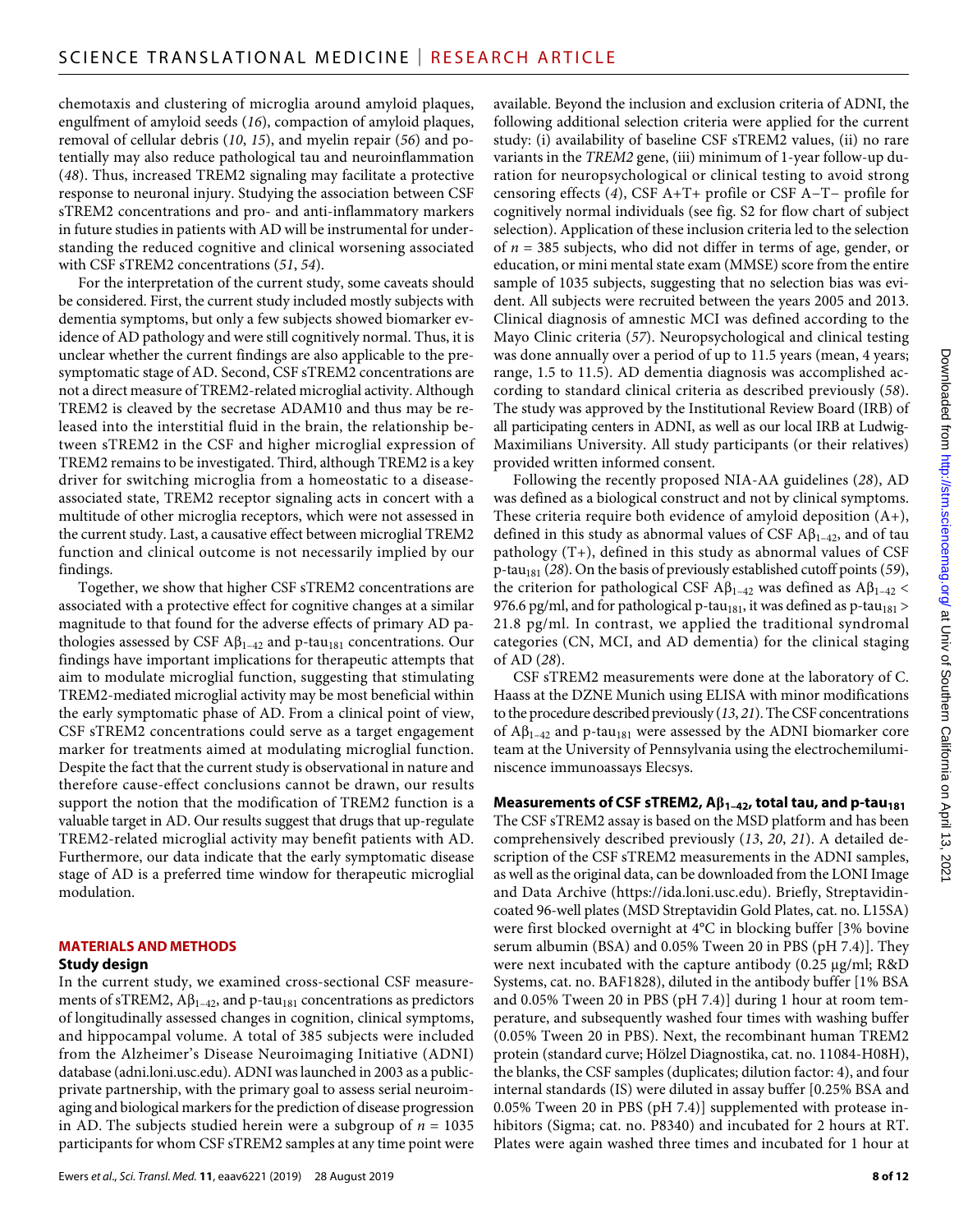RT with the detection antibody (1 µg/ml; Santa Cruz Biotechnology, B-3, cat. no. sc373828). After three additional washing steps, plates were incubated with SULFO-tag conjugated secondary antibody (0.5  $\mu$ g/ml; MSD, cat. no. R32AC) for 1 hour in the dark at RT, washed three times with wash buffer and two times with PBS. The electrochemical signal was developed with MSD Read buffer T (cat. no. R-92TC), and the light emission was measured using the MESO QuickPlex SQ 120. The mean intraplate CV was 3.1% (all duplicate measures had a CV < 15%) and the interplate CV for each of the IS were 11.4, 12.2, 10.5, and 7.1%. The CSF sTREM2 values used herein are those corrected on the basis of values of the four IS that were loaded on all plates (variable "MSD\_sTREM2CORRECTED" in the ADNI database).

The CSF core biomarker measurements were performed by the ADNI biomarker core team at the University of Pennsylvania, using the electrochemiluminiscence immunoassays Elecsys  $A\beta_{1-42}$ , p-tau<sub>181</sub>, and total tau on a fully automated Elecsys cobas e 601 instrument and a single lot of reagents for each of the three measured biomarkers (provided in UPENNBIOMK9.csv file available in the ADNI databank). The analyte measuring ranges (lower technical limit to upper technical limit) of these assays are as follows: 200 to 1700 pg/ml for Elecsys  $A\beta_{1-42}$ , 80 to 1300 pg/ml for total tau CSF, and 8 to 120 pg/ml for  $p$ -tau<sub>181</sub> CSF immunoassays.

#### **Neuropsychological assessment**

Annual assessment of neuropsychological tests was performed. We included a priori two measures of cognitive performance. Given that episodic memory is the cognitive domain primarily affected in early stages and by definition in amnestic MCI, we used the composite score of episodic memory called ADNI-MEM, which integrates memory scores of the Rey Auditory Verbal Learning Test, ADAS, as well as the Wechsler Logical Memory I and II and the word recall of the MMSE as previously described (*30*). The median follow-up time of neuropsychological and clinical testing was 4 years (range, 1.45 to 11.5 years). The Alzheimer's Disease Assessment Scale Cognition 13-item scale (ADAS13) (*60*) was included to assess global cognition.

#### **Measurement of hippocampal volume by MRI**

Freesurfer-based (version 5.1) assessments of hippocampal volume were done on 3T MPRAGE MRI scans by the ADNI imaging core at UCSF (*61*) and were for the current study downloaded from the ADNI database [\(http://adni.loni.usc.edu/](http://adni.loni.usc.edu/)). For the longitudinal hippocampus volume measurement, images were processed using the Freesurferbased longitudinal image processing framework (*62*). Briefly, for each subject, a median image is computed via robust registration of a subject's images from all longitudinal time points to arrive at an unbiased subject-specific template. The subject-specific template informs the initialization of later algorithms including the surface reconstruction, nonlinear spatial normalization to atlas space, and parcellation to treat images from all time points in the same way and thus avoid a bias stemming from temporal order. All images undergo a series of preprocessing steps including intensity normalization, removal of nonbrain voxels, affine registration to Talairach space before the segmentation of subcortical white matter and subcortical nuclei, and a second intensity normalization. Subsequently, surface reconstruction was performed through a number of steps for all images, followed by nonlinear registration of the individual surface models to a spherical atlas and automated parcellation of the brain regions (*62*). Thus, the hippocampus volume for each time point and subject was

extracted and adjusted for intracranial volume using linear regression, following previous recommendations (*63*). The individual rate of change in hippocampus volume was subsequently modeled in mixedeffect regression analysis (see "Statistical Analysis" section below). We caution that although the ADNI study protocol instructs that subject-specific baseline and follow-up images be acquired on the same scanner model, hardware and software upgrades could not be tracked in the ADNI data base. Such changes may introduce measurement variability but are unlikely to systematically bias the analysis of CSF sTREM2 as a predictor of hippocampal volume changes. Detailed descriptions of the longitudinal Freesurfer-based imaging pipelines applied to the ADNI data can be found online [\(http://adni.loni.usc.edu/\)](http://adni.loni.usc.edu/) and in previous publications (*64*).

### **Statistical analysis**

To test whether higher CSF sTREM2 was associated with slower cognitive decline in subjects with AD pathology, we conducted linear mixed-effects regression models in the pooled sample of A+T+ subjects regardless of cognitive status (*28*). The dependent variables were either ADNI-MEM or ADAS13. The fixed effects included CSF sTREM  $\times$  time + CSF A $\beta_{1-42} \times$  time + CSF p-tau<sub>181</sub>  $\times$  time + CSF  $s$ TREM2 + CSF A $\beta_{1-42}$  + CSF p-tau<sub>181</sub> + clinical syndrome (CN, MCI, or dementia) + age + gender + years of education. Random effects included time and intercept. The variable time was defined as the follow-up duration of the neuropsychological testing in years. Note that we controlled in each analysis for the effects of CSF  $\mathbf{A}\beta_{1-42} \times$ time and CSF p-tau<sub>181</sub>  $\times$  time (in addition to the simple main effects of each variable), given that we were interested in whether higher concentrations of CSF sTREM2 relative to AD pathology (as assessed by CSF  $\mathbf{A}\beta_{1-42}$  and p-tau<sub>181</sub>) were beneficial. As an alternative way to assess CSF sTREM2 concentrations relative to primary AD pathology, we used the ratio of CSF sTREM2 to p-tau $_{181}$ . Thus, a stronger increase of CSF sTREM2 relative to the increase in CSF  $p$ -tau<sub>181</sub> would result in a larger ratio, whereas a weaker CSF sTREM2 increase relative to that of CSF  $p$ -tau<sub>181</sub> would result in a smaller ratio. Ratio indices such as CSF p-tau<sub>181</sub>/A $\beta$ <sub>1-42</sub> have been previously found to be more predictive of AD than the linear combination of each term, and thus, ratio indices may represent biologically relevant quantities (*65*, *66*). Therefore, we repeated the linear mixedeffects regression analyses on the rate of change of hippocampus volume or cognition (ADNI-MEM and ADAS13), this time using the novel ratio index of CSF sTREM2/p-tau<sub>181</sub> instead of CSF sTREM2 as the predictor. We applied a Bonferroni-corrected significance threshold (*P* < 0.0125 accounting for four tests) to test our primary hypothesis in the pooled A+T+ group, i.e., higher CSF sTREM2 or CSF sTREM2/p-tau<sub>181</sub> ratio is associated with slower rate of decline in cognition (as measured by ADNI-MEM or ADAS13). To ensure that our analyses were not confounded by potentially violated normality assumptions, we additionally derived two-sided *P* values from nonparametric permutation testing for all above listed analyses. Specifically, the values of CSF sTREM2 or sTREM2/p-tau<sub>181</sub> were permuted 1000 times among the subjects to determine a distribution of the CSF sTREM2  $\times$  time or sTREM2/p- $_{\text{tau181}} \times$  time coefficient under the null hypothesis. Two-sided permutation *P* values were derived by assessing the percentage of permuted coefficients (i.e., absolute) that surpassed the absolute of the observed coefficient. For exploratory reasons, we further tested whether our results were robust when controlling for biomarker of neurodegeneration including CSF total tau or, alternatively, hippocampus volume. To this end,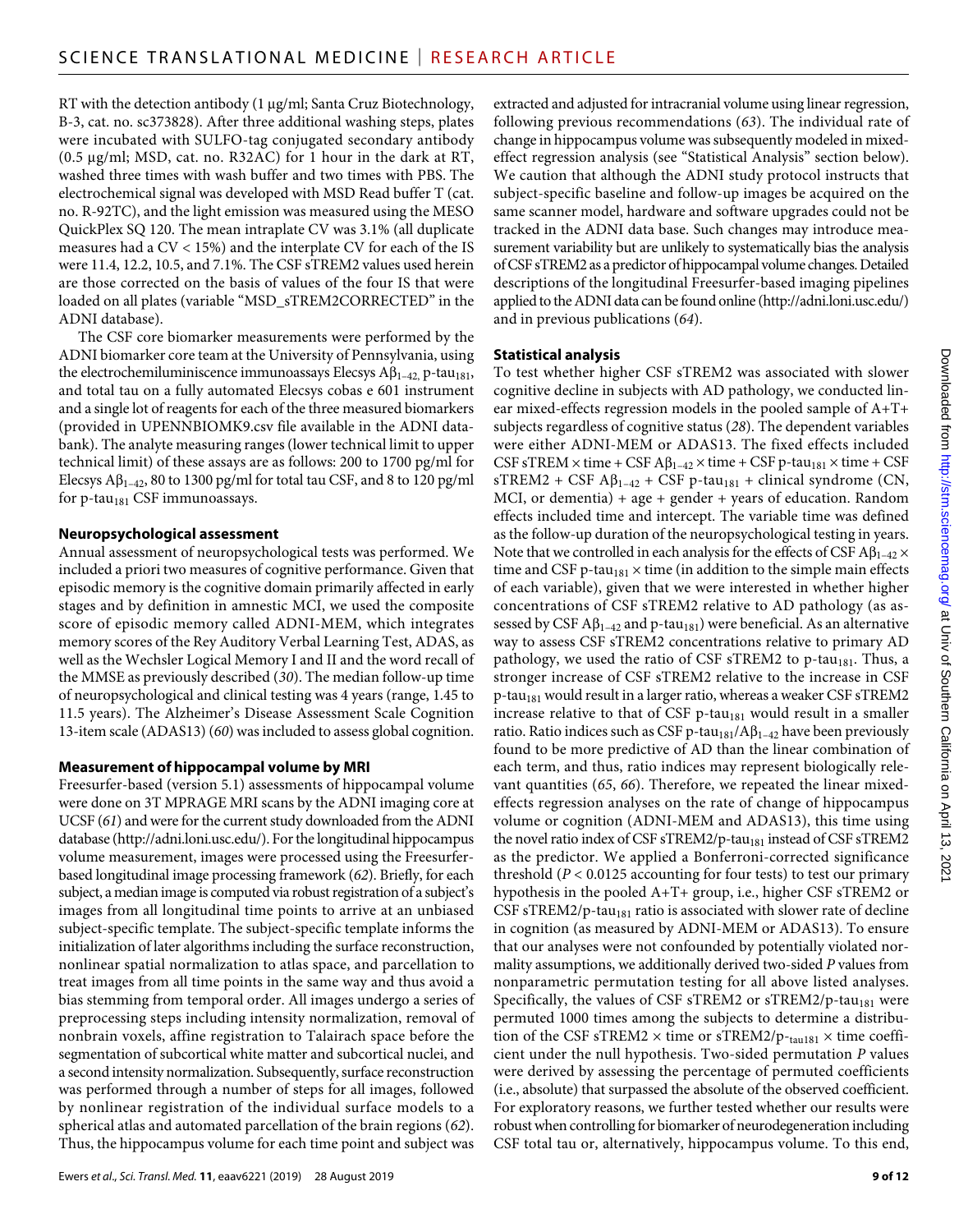we repeated all models, this time also controlling for baseline CSF total tau levels or hippocampus volume, in addition to the other covariates (CSF p-tau<sub>181</sub>, CSF  $\mathbf{A}\beta_{1-42}$ , age, gender, and education). Next, we computed the effect size *d* for the effect of baseline CSF biomarkers on cognitive changes (*31*). Cohen's effect size *d* was estimated from the linear mixed models using the lme.dscore command of the EMAtools R package (see [https://cran.r-project.org/](https://cran.r-project.org/web/packages/EMAtools/EMAtools.pdf) [web/packages/EMAtools/EMAtools.pdf\)](https://cran.r-project.org/web/packages/EMAtools/EMAtools.pdf).

Using the same linear mixed model approach as described above, we assessed in a secondary exploratory analysis whether higher CSF sTREM2 levels were associated with slower progression of neurodegeneration, as assessed via longitudinally assessed hippocampal volume, using analogous regression analyses as described above. These exploratory analyses were all tested at *P* < 0.05 uncorrected. For predicting hippocampal volume changes, a total of six separate regression analyses were performed including either CFS sTREM2 or CSF sTREM/  $p$ -tau<sub>181</sub> as predictors in either the pooled sample or the MCI A+T+ and AD dementia A+T+ groups, rendering a Bonferroni-corrected threshold of *P* < 0.008 as the more stringent significance threshold.

Next, we tested disease stage-specific effects of CSF sTREM2 on cognitive changes. We repeated the linear mixed-effects regression analyses for CSF sTREM2 and CSF sTREM2/p-tau<sub>181</sub> stratified by diagnostic group including MCI A+T+ and AD dementia A+T+. For these exploratory analyses, we used  $P < 0.05$  as the significance criterion.

Last, we tested whether higher CSF sTREM2 is associated with the conversion rate from MCI to AD. To this end, we used Cox Regression analyses, with CSF sTREM2 or the CSF sTREM2/p-tau<sub>181</sub> ratio as main predictor, controlled for age, gender,  $A\beta_{1-42}$ , and  $CSF$  p-tau<sub>181.</sub>

#### **SUPPLEMENTARY MATERIALS**

- [stm.sciencemag.org/cgi/content/full/11/507/eaav6221/DC1](http://stm.sciencemag.org/cgi/content/full/11/507/eaav6221/DC1)
- Fig. S1. CSF sTREM2 and CSF sTREM2 to p-tau<sub>181</sub> ratio per group.
- Fig. S2. Selection of the final subject group.
- Fig. S3. Effect of CSF sTREM2 on changes in cognition in clinical subgroups.
- Fig. S4. Effect of CSF sTREM2 measurements on hippocampal changes in MCI A+T+.
- Table S1. Regression analyses with additional control for CSF total tau. Table S2. Regression analyses with additional control for hippocampus volume.

#### **REFERENCES AND NOTES**

- 1. L. Jones, P. A. Holmans, M. L. Hamshere, D. Harold, V. Moskvina, D. Ivanov, A. Pocklington, R. Abraham, P. Hollingworth, R. Sims, A. Gerrish, J. S. Pahwa, N. Jones, A. Stretton, A. R. Morgan, S. Lovestone, J. Powell, P. Proitsi, M. K. Lupton, C. Brayne, D. C. Rubinsztein, M. Gill, B. Lawlor, A. Lynch, K. Morgan, K. S. Brown, P. A. Passmore, D. Craig, B. McGuinness, S. Todd, C. Holmes, D. Mann, A. D. Smith, S. Love, P. G. Kehoe, S. Mead, N. Fox, M. Rossor, J. Collinge, W. Maier, F. Jessen, B. Schurmann, R. Heun, H. Kolsch, H. van den Bussche, I. Heuser, O. Peters, J. Kornhuber, J. Wiltfang, M. Dichgans, L. Frölich, H. Hampel, M. Hüll, D. Rujescu, A. M. Goate, J. S. Kauwe, C. Cruchaga, P. Nowotny, J. C. Morris, K. Mayo, G. Livingston, N. J. Bass, H. Gurling, A. McQuillin, R. Gwilliam, P. Deloukas, A. Al-Chalabi, C. E. Shaw, A. B. Singleton, R. Guerreiro, T. W. Mühleisen, M. M. Nöthen, S. Moebus, K. H. Jockel, N. Klopp, H. E. Wichmann, E. Ruther, M. M. Carrasquillo, V. S. Pankratz, S. G. Younkin, J. Hardy, M. C. O'Donovan, M. J. Owen, J. Williams, Genetic evidence implicates the immune system and cholesterol metabolism in the aetiology of Alzheimer's disease. *PLOS ONE* **5**, e13950 (2010).
- 2. M. T. Heneka, D. T. Golenbock, E. Latz, Innate immunity in Alzheimer's disease. *Nat. Immunol.* **16**, 229–236 (2015).
- 3. T. Jonsson, H. Stefansson, S. Steinberg, I. Jonsdottir, P. V. Jonsson, J. Snaedal, S. Bjornsson, J. Huttenlocher, A. I. Levey, J. J. Lah, D. Rujescu, H. Hampel, I. Giegling, O. A. Andreassen, K. Engedal, I. Ulstein, S. Djurovic, C. Ibrahim-Verbaas, A. Hofman, M. A. Ikram, C. M. van Duijn, U. Thorsteinsdottir, A. Kong, K. Stefansson, Variant of TREM2 associated with the risk of Alzheimer's disease. *N. Engl. J. Med.* **368**, 107–116 (2013).
- 4. R. Guerreiro, J. Hardy, TREM2 and neurodegenerative disease. *N. Engl. J. Med.* **369**, 1569–1570 (2013).
- 5. L. Bertram, M. B. McQueen, K. Mullin, D. Blacker, R. E. Tanzi, Systematic meta-analyses of Alzheimer disease genetic association studies: The AlzGene database. *Nat. Genet.* **39**, 17–23 (2007).
- 6. M. Colonna, TREMs in the immune system and beyond. *Nat. Rev. Immunol.* **3**, 445–453 (2003).
- 7. S. E. Hickman, N. D. Kingery, T. K. Ohsumi, M. L. Borowsky, L.-c. Wang, T. K. Means, J. El Khoury, The microglial sensome revealed by direct RNA sequencing. *Nat. Neurosci.* **16**, 1896–1905 (2013).
- 8. H. Keren-Shaul, A. Spinrad, A. Weiner, O. Matcovitch-Natan, R. Dvir-Szternfeld, T. K. Ulland, E. David, K. Baruch, D. Lara-Astaiso, B. Toth, S. Itzkovitz, M. Colonna, M. Schwartz, I. Amit, A unique microglia type associated with restricting development of Alzheimer's disease. *Cell* **169**, 1276–1290.e17 (2017).
- 9. S. Krasemann, C. Madore, R. Cialic, C. Baufeld, N. Calcagno, R. El Fatimy, L. Beckers, E. O'Loughlin, Y. Xu, Z. Fanek, D. J. Greco, S. T. Smith, G. Tweet, Z. Humulock, T. Zrzavy, P. Conde-Sanroman, M. Gacias, Z. Weng, H. Chen, E. Tjon, F. Mazaheri, K. Hartmann, A. Madi, J. D. Ulrich, M. Glatzel, A. Worthmann, J. Heeren, B. Budnik, C. Lemere, T. Ikezu, F. L. Heppner, V. Litvak, D. M. Holtzman, H. Lassmann, H. L. Weiner, J. Ochando, C. Haass, O. Butovsky, The TREM2-APOE pathway drives the transcriptional phenotype of dysfunctional microglia in neurodegenerative diseases. *Immunity* **47**, 566–581.e9 (2017).
- 10. F. Mazaheri, N. Snaidero, G. Kleinberger, C. Madore, A. Daria, G. Werner, S. Krasemann, A. Capell, D. Trumbach, W. Wurst, B. Brunner, S. Bultmann, S. Tahirovic, M. Kerschensteiner, T. Misgeld, O. Butovsky, C. Haass, TREM2 deficiency impairs chemotaxis and microglial responses to neuronal injury. *EMBO Rep.* **18**, 1186–1198 (2017).
- 11. P. Yuan, C. Condello, C. D. Keene, Y. Wang, T. D. Bird, S. M. Paul, W. Luo, M. Colonna, D. Baddeley, J. Grutzendler, TREM2 haplodeficiency in mice and humans impairs the microglia barrier function leading to decreased amyloid compaction and severe axonal dystrophy. *Neuron* **90**, 724–739 (2016).
- 12. K. Takahashi, C. D. Rochford, H. Neumann, Clearance of apoptotic neurons without inflammation by microglial triggering receptor expressed on myeloid cells-2. *J. Exp. Med.* **201**, 647–657 (2005).
- 13. G. Kleinberger, Y. Yamanishi, M. Suarez-Calvet, E. Czirr, E. Lohmann, E. Cuyvers, H. Struyfs, N. Pettkus, A. Wenninger-Weinzierl, F. Mazaheri, S. Tahirovic, A. Lleo, D. Alcolea, J. Fortea, M. Willem, S. Lammich, J. L. Molinuevo, R. Sanchez-Valle, A. Antonell, A. Ramirez, M. T. Heneka, K. Sleegers, J. van der Zee, J. J. Martin, S. Engelborghs, A. Demirtas-Tatlidede, H. Zetterberg, C. Van Broeckhoven, H. Gurvit, T. Wyss-Coray, J. Hardy, M. Colonna, C. Haass, TREM2 mutations implicated in neurodegeneration impair cell surface transport and phagocytosis. *Sci. Transl. Med.* **6**, 243ra86 (2014).
- 14. F. L. Yeh, Y. Wang, I. Tom, L. C. Gonzalez, M. Sheng, TREM2 binds to apolipoproteins, including APOE and CLU/APOJ, and thereby facilitates uptake of amyloid-beta by microglia. *Neuron* **91**, 328–340 (2016).
- 15. Y. Wang, M. Cella, K. Mallinson, J. D. Ulrich, K. L. Young, M. L. Robinette, S. Gilfillan, G. M. Krishnan, S. Sudhakar, B. H. Zinselmeyer, D. M. Holtzman, J. R. Cirrito, M. Colonna, TREM2 lipid sensing sustains the microglial response in an Alzheimer's disease model. *Cell* **160**, 1061–1071 (2015).
- 16. S. Parhizkar, T. Arzberger, M. Brendel, G. Kleinberger, M. Deussing, C. Focke, B. Nuscher, C. Xiong, A. Ghasemigharagoz, N. Katzmarski, S. Krasemann, S. F. Lichtenthaler, S. A. Müller, A. Colombo, L. S. Monasor, S. Tahirovic, M. Willem, N. Pettkus, O. Butovsky, P. Bartenstein, D. Edbauer, A. Rominger, A. Ertürk, S. A. Grathwohl, J. J. Neher, D. M. Holtzman, M. Meyer-Luehmann, C. Haass, Loss of TREM2 function increases amyloid seeding but reduced plaque associated ApoE. *Nat. Neurosci.* **22**, 191–204 (2019).
- 17. M. T. Heneka, M. J. Carson, J. El Khoury, G. E. Landreth, F. Brosseron, D. L. Feinstein, A. H. Jacobs, T. Wyss-Coray, J. Vitorica, R. M. Ransohoff, K. Herrup, S. A. Frautschy, B. Finsen, G. C. Brown, A. Verkhratsky, K. Yamanaka, J. Koistinaho, E. Latz, A. Halle, G. C. Petzold, T. Town, D. Morgan, M. L. Shinohara, V. H. Perry, C. Holmes, N. G. Bazan, D. J. Brooks, S. Hunot, B. Joseph, N. Deigendesch, O. Garaschuk, E. Boddeke, C. A. Dinarello, J. C. Breitner, G. M. Cole, D. T. Golenbock, M. P. Kummer, Neuroinflammation in Alzheimer's disease. *Lancet Neurol.* **14**, 388–405 (2015).
- 18. R. E. Tanzi, TREM2 and risk of Alzheimer's disease—Friend or foe? *N. Engl. J. Med.* **372**, 2564–2565 (2015).
- 19. L. Piccio, C. Buonsanti, M. Cella, I. Tassi, R. E. Schmidt, C. Fenoglio, J. Rinker II, R. T. Naismith, P. Panina-Bordignon, N. Passini, D. Galimberti, E. Scarpini, M. Colonna, A. H. Cross, Identification of soluble TREM-2 in the cerebrospinal fluid and its association with multiple sclerosis and CNS inflammation. *Brain* **131**, 3081–3091 (2008).
- 20. M. Suárez-Calvet, M. Á. Araque Caballero, G. Kleinberger, R. J. Bateman, A. M. Fagan, J. C. Morris, J. Levin, A. Danek, M. Ewers, C. Haass; Dominantly Inherited Alzheimer Network, Early changes in CSF sTREM2 in dominantly inherited Alzheimer's disease occur after amyloid deposition and neuronal injury. *Sci. Transl. Med.* **8**, 369ra178 (2016).
- 21. M. Suárez-Calvet, G. Kleinberger, M. Á. Araque Caballero, M. Brendel, A. Rominger, D. Alcolea, J. Fortea, A. Lleó, R. Blesa, J. D. Gispert, R. Sanchez-Valle, A. Antonell, L. Rami, J. L. Molinuevo, F. Brosseron, A. Traschütz, M. T. Heneka, H. Struyfs, S. Engelborghs, K. Sleegers, C. Van Broeckhoven, H. Zetterberg, B. Nellgård, K. Blennow, A. Crispin,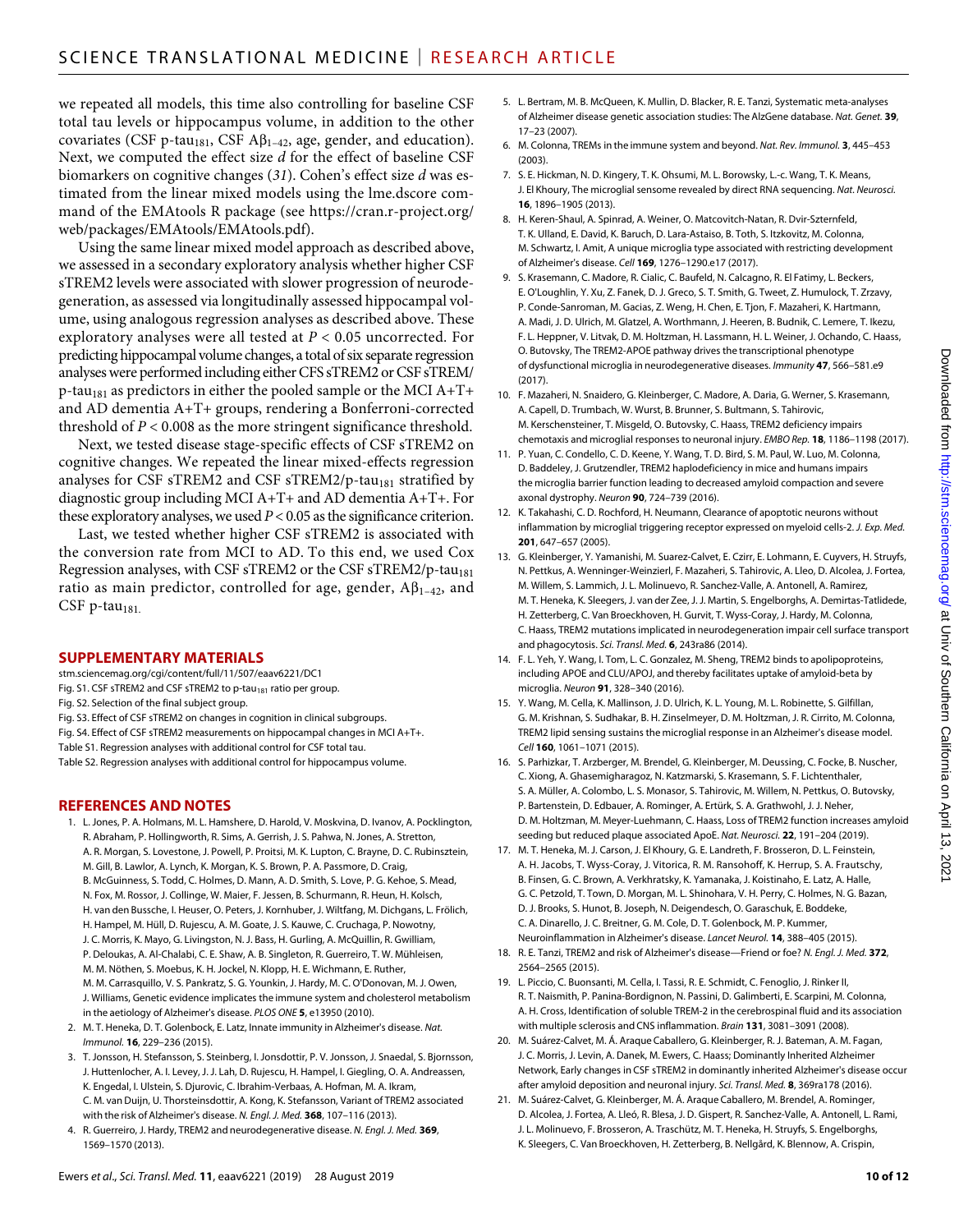M. Ewers, C. Haass, sTREM2 cerebrospinal fluid levels are a potential biomarker for microglia activity in early-stage Alzheimer's disease and associate with neuronal injury markers. *EMBO Mol. Med.* **8**, 466–476 (2016).

- 22. K. Schlepckow, G. Kleinberger, A. Fukumori, R. Feederle, S. F. Lichtenthaler, H. Steiner, C. Haass, An Alzheimer-associated TREM2 variant occurs at the ADAM cleavage site and affects shedding and phagocytic function. *EMBO Mol. Med.* **9**, 1356–1365 (2017).
- 23. P. Wunderlich, K. Glebov, N. Kemmerling, N. T. Tien, H. Neumann, J. Walter, Sequential proteolytic processing of the triggering receptor expressed on myeloid cells-2 (TREM2) protein by ectodomain shedding and y-secretase-dependent intramembranous cleavage. *J. Biol. Chem.* **288**, 33027–33036 (2013).
- 24. A. Heslegrave, W. Heywood, R. Paterson, N. Magdalinou, J. Svensson, P. Johansson, A. Ohrfelt, K. Blennow, J. Hardy, J. Schott, K. Mills, H. Zetterberg, Increased cerebrospinal fluid soluble TREM2 concentration in Alzheimer's disease. *Mol. Neurodegen.* **11**, 3  $(2016)$
- 25. L. Piccio, Y. Deming, J. L. Del-Águila, L. Ghezzi, D. M. Holtzman, A. M. Fagan, C. Fenoglio, D. Galimberti, B. Borroni, C. Cruchaga, Cerebrospinal fluid soluble TREM2 is higher in Alzheimer disease and associated with mutation status. *Acta Neuropathol.* **131**, 925–933 (2016).
- 26. K. Henjum, I. S. Almdahl, V. Årskog, L. Minthon, O. Hansson, T. Fladby, L. N. G. Nilsson, Cerebrospinal fluid soluble TREM2 in aging and Alzheimer's disease. *Alzheimer's Res. Ther.* **8**, 17 (2016).
- 27. J. D. Gispert, M. Suarez-Calvet, G. C. Monté, A. Tucholka, C. Falcon, S. Rojas, L. Rami, R. Sanchez-Valle, A. Llado, G. Kleinberger, C. Haass, J. L. Molinuevo, Cerebrospinal fluid sTREM2 levels are associated with gray matter volume increases and reduced diffusivity in early Alzheimer's disease. *Alzheimers Dement.* **12**, 1259–1272 (2016).
- 28. C. R. Jack Jr., D. A. Bennett, K. Blennow, M. C. Carrillo, B. Dunn, S. B. Haeberlein, D. M. Holtzman, W. Jagust, F. Jessen, J. Karlawish, E. Liu, J. L. Molinuevo, T. Montine, C. Phelps, K. P. Rankin, C. C. Rowe, P. Scheltens, E. Siemers, H. M. Snyder, R. Sperling; Contributors, NIA-AA Research Framework: Toward a biological definition of Alzheimer's disease. *Alzheimers Dement.* **14**, 535–562 (2018).
- 29. M. S. Albert, S. T. DeKosky, D. Dickson, B. Dubois, H. H. Feldman, N. C. Fox, A. Gamst, D. M. Holtzman, W. J. Jagust, R. C. Petersen, P. J. Snyder, M. C. Carrillo, B. Thies, C. H. Phelps, The diagnosis of mild cognitive impairment due to Alzheimer's disease: Recommendations from the National Institute on Aging-Alzheimer's Association workgroups on diagnostic guidelines for Alzheimer's disease. *Alzheimers Dement.* **7**, 270–279 (2011).
- 30. P. K. Crane, A. Carle, L. E. Gibbons, P. Insel, R. S. Mackin, A. Gross, R. Jones, S. Mukherjee, S. M. Curtis, D. Harvey, M. Weiner, D. Mungas; Alzheimer's Disease Neuroimaging Initiative, Development and assessment of a composite score for memory in the Alzheimer's Disease Neuroimaging Initiative (ADNI). *Brain Imaging Behav.* **6**, 502–516 (2012).
- 31. J. Cohen, A power primer. *Psychol. Bull.* **112**, 155–159 (1992).
- 32. M. Ewers, R. A. Sperling, W. E. Klunk, M. W. Weiner, H. Hampel, Neuroimaging markers for the prediction and early diagnosis of Alzheimer's disease dementia. *Trends Neurosci.* **34**, 430–442 (2011).
- 33. M. Colonna, Y. Wang, TREM2 variants: New keys to decipher Alzheimer disease pathogenesis. *Nat. Rev. Neurosci.* **17**, 201–207 (2016).
- 34. G. Kleinberger, M. Brendel, E. Mracsko, B. Wefers, L. Groeneweg, X. Xiang, C. Focke, M. Deußing, M. Suárez-Calvet, F. Mazaheri, S. Parhizkar, N. Pettkus, W. Wurst, R. Feederle, P. Bartenstein, T. Mueggler, T. Arzberger, I. Knuesel, A. Rominger, C. Haass, The FTD-like syndrome causing TREM2 T66M mutation impairs microglia function, brain perfusion, and glucose metabolism. *EMBO J.* **36**, 1837–1853 (2017).
- 35. N. Mattsson, H. Zetterberg, O. Hansson, N. Andreasen, L. Parnetti, M. Jonsson, S. K. Herukka, W. M. van der Flier, M. A. Blankenstein, M. Ewers, K. Rich, E. Kaiser, M. Verbeek, M. Tsolaki, E. Mulugeta, E. Rosen, D. Aarsland, P. J. Visser, J. Schroder, J. Marcusson, M. de Leon, H. Hampel, P. Scheltens, T. Pirttila, A. Wallin, M. E. Jonhagen, L. Minthon, B. Winblad, K. Blennow, CSF biomarkers and incipient Alzheimer disease in patients with mild cognitive impairment. *JAMA* **302**, 385–393 (2009).
- 36. B. J. Snider, A. M. Fagan, C. Roe, A. R. Shah, E. A. Grant, C. Xiong, J. C. Morris, D. M. Holtzman, Cerebrospinal fluid biomarkers and rate of cognitive decline in very mild dementia of the Alzheimer type. *Arch. Neurol.* **66**, 638–645 (2009).
- 37. B.-S. Rauchmann, T. Schneider-Axmann, P. Alexopoulos, R. Perneczky; Alzheimer's Disease Neuroimaging Initiative, CSF soluble TREM2 as a measure of immune response along the Alzheimer's disease continuum. *Neurobiol. Aging* **74**, 182–190 (2019).
- 38. L. Hamelin, J. Lagarde, G. Dorothee, C. Leroy, M. Labit, R. A. Comley, L. C. de Souza, H. Corne, L. Dauphinot, M. Bertoux, B. Dubois, P. Gervais, O. Colliot, M. C. Potier, M. Bottlaender, M. Sarazin; Clinical IMABio3 Team, Early and protective microglial activation in Alzheimer's disease: A prospective study using <sup>18</sup>F-DPA-714 PET imaging. *Brain* **139**, 1252–1264 (2016).
- 39. Z. Fan, D. J. Brooks, A. Okello, P. Edison, An early and late peak in microglial activation in Alzheimer's disease trajectory. *Brain* **140**, 792–803 (2017).
- 40. M. Dani, M. Wood, R. Mizoguchi, Z. Fan, Z. Walker, R. Morgan, R. Hinz, M. Biju, T. Kuruvilla, D. J. Brooks, P. Edison, Microglial activation correlates in vivo with both tau and amyloid in Alzheimer's disease. *Brain* **141**, 2740–2754 (2018).
- 41. T. K. Ulland, W. M. Song, S. C.-C. Huang, J. D. Ulrich, A. Sergushichev, W. L. Beatty, A. A. Loboda, Y. Zhou, N. J. Cairns, A. Kambal, E. Loginicheva, S. Gilfillan, M. Cella, H. W. Virgin, E. R. Unanue, Y. Wang, M. N. Artyomov, D. M. Holtzman, M. Colonna, TREM2 maintains microglial metabolic fitness in Alzheimer's disease. *Cell* **170**, 649–663.e13 (2017).
- 42. J. D. Ulrich, T. K. Ulland, M. Colonna, D. M. Holtzman, Elucidating the role of TREM2 in Alzheimer's disease. *Neuron* **94**, 237–248 (2017).
- 43. Y. Wang, T. K. Ulland, J. D. Ulrich, W. Song, J. A. Tzaferis, J. T. Hole, P. Yuan, T. E. Mahan, Y. Shi, S. Gilfillan, M. Cella, J. Grutzendler, R. B. DeMattos, J. R. Cirrito, D. M. Holtzman, M. Colonna, TREM2-mediated early microglial response limits diffusion and toxicity of amyloid plaques. *J. Exp. Med.* **213**, 667–675 (2016).
- 44. C. Y. D. Lee, A. Daggett, X. Gu, L.-L. Jiang, P. Langfelder, X. Li, N. Wang, Y. Zhao, C. S. Park, Y. Cooper, I. Ferando, I. Mody, G. Coppola, H. Xu, X. W. Yang, Elevated TREM2 gene dosage reprograms microglia responsivity and ameliorates pathological phenotypes in Alzheimer's disease models. *Neuron* **97**, 1032–1048.e5 (2018).
- 45. T. Jiang, L. Tan, X.-C. Zhu, J. S. Zhou, L. Cao, M.-S. Tan, H.-F. Wang, Q. Chen, Y. D. Zhang, J.-T. Yu, Silencing of TREM2 exacerbates tau pathology, neurodegenerative changes, and spatial learning deficits in P301S tau transgenic mice. *Neurobiol. Aging* **36**, 3176–3186 (2015).
- 46. T. Jiang, Y.-D. Zhang, Q. Chen, Q. Gao, X. C. Zhu, J.-S. Zhou, J.-Q. Shi, H. Lu, L. Tan, J.-T. Yu, TREM2 modifies microglial phenotype and provides neuroprotection in P301S tau transgenic mice. *Neuropharmacology* **105**, 196–206 (2016).
- 47. T. Jiang, Y.-D. Zhang, Q. Gao, Z. Ou, P.-Y. Gong, J.-Q. Shi, L. Wu, J.-S. Zhou, TREM2 ameliorates neuronal tau pathology through suppression of microglial inflammatory response. *Inflammation* **41**, 811–823 (2018).
- 48. S. M. Bemiller, T. J. McCray, K. Allan, S. V. Formica, G. Xu, G. Wilson, O. N. Kokiko-Cochran, S. D. Crish, C. A. Lasagna-Reeves, R. M. Ransohoff, G. E. Landreth, B. T. Lamb, TREM2 deficiency exacerbates tau pathology through dysregulated kinase signaling in a mouse model of tauopathy. *Mol. Neurodegen.* **12**, 74 (2017).
- 49. T. Jiang, L. Tan, X.-C. Zhu, Q.-Q. Zhang, L. Cao, M.-S. Tan, L.-Z. Gu, H.-F. Wang, Z.-Z. Ding, Y.-D. Zhang, J.-T. Yu, Upregulation of TREM2 ameliorates neuropathology and rescues spatial cognitive impairment in a transgenic mouse model of Alzheimer's disease. *Neuropsychopharmacology* **39**, 2949–2962 (2014).
- 50. C. E. G. Leyns, J. D. Ulrich, M. B. Finn, F. R. Stewart, L. J. Koscal, J. Remolina Serrano, G. O. Robinson, E. Anderson, M. Colonna, D. M. Holtzman, TREM2 deficiency attenuates neuroinflammation and protects against neurodegeneration in a mouse model of tauopathy. *Proc. Natl. Acad. Sci. U.S.A.* **114**, 11524–11529 (2017).
- 51. Y. Jiang, Z. Li, H. Ma, X. Cao, F. Liu, A. Tian, X. Sun, X. Li, J. Wang, Upregulation of TREM2 ameliorates neuroinflammatory responses and improves cognitive deficits triggered by surgical trauma in Appswe/PS1dE9 mice. *Cell. Physiol. Biochem.* **46**, 1398–1411 (2018).
- 52. F. A. Sayed, M. Telpoukhovskaia, L. Kodama, Y. Li, Y. Zhou, D. Le, A. Hauduc, C. Ludwig, F. Gao, C. Clelland, L. Zhan, Y. A. Cooper, D. Davalos, K. Akassoglou, G. Coppola, L. Gan, Differential effects of partial and complete loss of TREM2 on microglial injury response and tauopathy. *Proc. Natl. Acad. Sci. U.S.A.* **115**, 10172–10177 (2018).
- 53. T. R. Jay, A. M. Hirsch, M. L. Broihier, C. M. Miller, L. E. Neilson, R. M. Ransohoff, B. T. Lamb, G. E. Landreth, Disease progression-dependent effects of TREM2 deficiency in a mouse model of Alzheimer's disease. *J. Neurosci.* **37**, 637–647 (2017).
- 54. T. R. Jay, C. M. Miller, P. J. Cheng, L. C. Graham, S. Bemiller, M. L. Broihier, G. Xu, D. Margevicius, J. C. Karlo, G. L. Sousa, A. C. Cotleur, O. Butovsky, L. Bekris, S. M. Staugaitis, J. B. Leverenz, S. W. Pimplikar, G. E. Landreth, G. R. Howell, R. M. Ransohoff, B. T. Lamb, TREM2 deficiency eliminates TREM2+ inflammatory macrophages and ameliorates pathology in Alzheimer's disease mouse models. *J. Exp. Med.* **212**, 287–295  $(2015)$
- 55. H. Sarlus, M. T. Heneka, Microglia inAlzheimer's disease. *J. Clin. Invest.* **127**, 3240–3249 (2017).
- 56. P. L. Poliani, Y. Wang, E. Fontana, M. L. Robinette, Y. Yamanishi, S. Gilfillan, M. Colonna, TREM2 sustains microglial expansion during aging and response to demyelination. *J. Clin. Invest.* **125**, 2161–2170 (2015).
- 57. R. C. Petersen, Mild cognitive impairment as a diagnostic entity. *J. Intern. Med.* **256**, 183–194 (2004).
- 58. R. C. Petersen, P. S. Aisen, L. A. Beckett, M. C. Donohue, A. C. Gamst, D. J. Harvey, C. R. Jack Jr., W. J. Jagust, L. M. Shaw, A. W. Toga, J. Q. Trojanowski, M. W. Weiner, Alzheimer's Disease Neuroimaging Initiative (ADNI): Clinical characterization. *Neurology* **74**, 201–209 (2010).
- 59. O. Hansson, J. Seibyl, E. Stomrud, H. Zetterberg, J. Q. Trojanowski, T. Bittner, V. Lifke, V. Corradini, U. Eichenlaub, R. Batrla, K. Buck, K. Zink, C. Rabe, K. Blennow, L. M. Shaw; Swedish BioFINDER Study Group; Alzheimer's Disease Neuroimaging Initiative, CSF biomarkers of Alzheimer's disease concord with amyloid- $\beta$  PET and predict clinical progression: A study of fully automated immunoassays in BioFINDER and ADNI cohorts. *Alzheimers Dement.* **14**, 1470–1481 (2018).

2021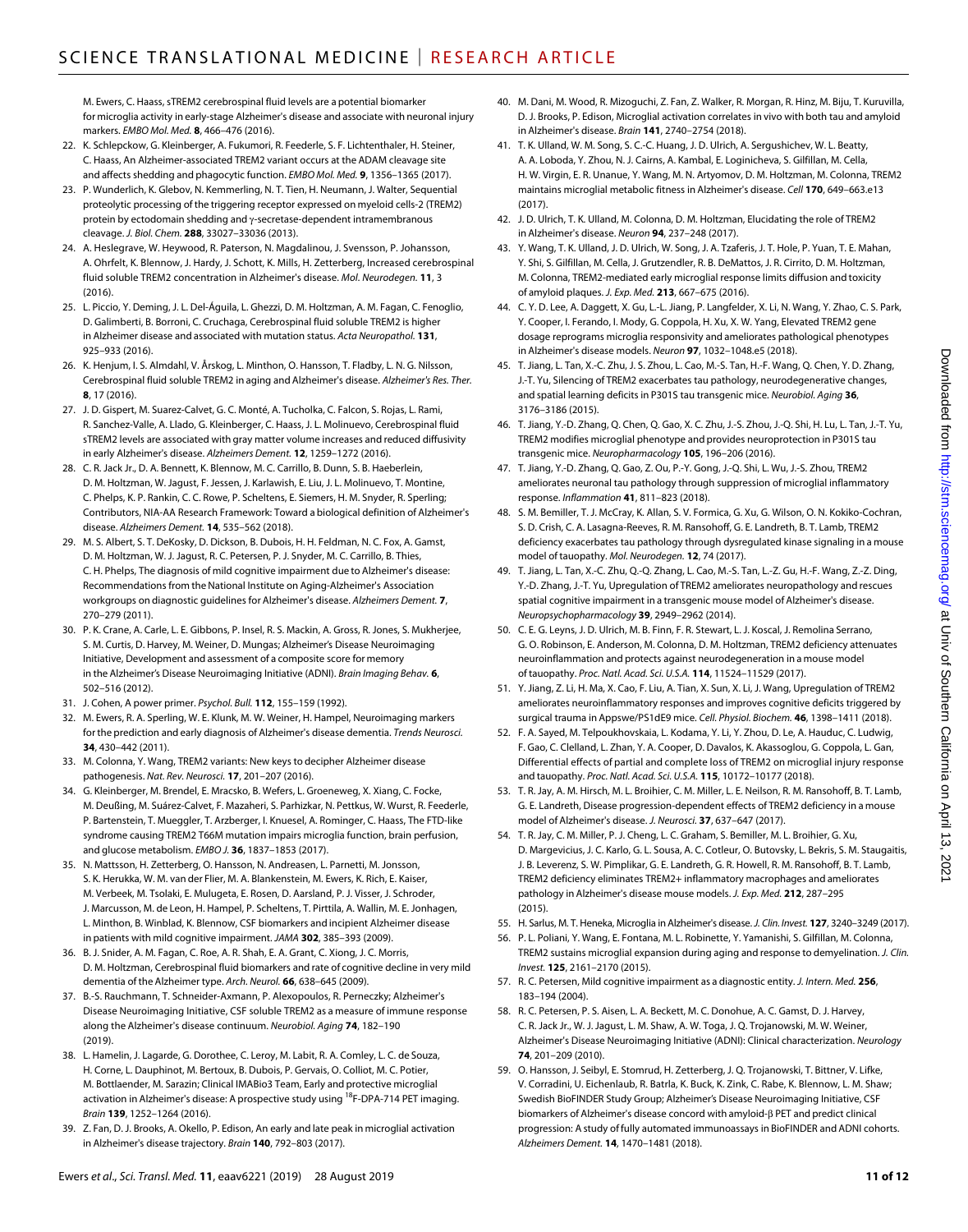- 60. J. Skinner, J. O. Carvalho, G. G. Potter, A. Thames, E. Zelinski, P. K. Crane, L. E. Gibbons; Alzheimer's Disease Neuroimaging Initiative, The Alzheimer's Disease Assessment Scale-Cognitive-Plus (ADAS-Cog-Plus): An expansion of the ADAS-Cog to improve responsiveness in MCI. *Brain Imaging Behav.* **6**, 489–501 (2012).
- 61. D. Tosun, N. Schuff, L. M. Shaw, J. Q. Trojanowski, M. W. Weiner; Alzheimer's Disease Neuroimaging Initiative, Relationship between CSF biomarkers of Alzheimer's disease and rates of regional cortical thinning in ADNI data. *J. Alzheimers Dis.* **26** (suppl. 3), 77–90  $(2011)$
- 62. M. Reuter, N. J. Schmansky, H. D. Rosas, B. Fischl, Within-subject template estimation for unbiased longitudinal image analysis. *Neuroimage* **61**, 1402–1418 (2012).
- 63. C. R. Jack Jr., H. J. Wiste, S. D. Weigand, T. M. Therneau, V. J. Lowe, D. S. Knopman, J. L. Gunter, M. L. Senjem, D. T. Jones, K. Kantarci, M. M. Machulda, M. M. Mielke, R. O. Roberts, P. Vemuri, D. A. Reyes, R. C. Petersen, Defining imaging biomarker cut points for brain aging and Alzheimer's disease. *Alzheimers Dement.* **13**, 205–216 (2017).
- 64. C. R. Jack Jr., J. Barnes, M. A. Bernstein, B. J. Borowski, J. Brewer, S. Clegg, A. M. Dale, O. Carmichael, C. Ching, C. DeCarli, R. S. Desikan, C. Fennema-Notestine, A. M. Fjell, E. Fletcher, N. C. Fox, J. Gunter, B. A. Gutman, D. Holland, X. Hua, P. Insel, K. Kantarci, R. J. Killiany, G. Krueger, K. K. Leung, S. Mackin, P. Maillard, I. B. Malone, N. Mattsson, L. McEvoy, M. Modat, S. Mueller, R. Nosheny, S. Ourselin, N. Schuff, M. L. Senjem, A. Simonson, P. M. Thompson, D. Rettmann, P. Vemuri, K. Walhovd, Y. Zhao, S. Zuk, M. Weiner, Magnetic resonance imaging in Alzheimer's Disease Neuroimaging Initiative 2. *Alzheimers Dement.* **11**, 740–756 (2015).
- 65. L. M. Shaw, H. Vanderstichele, M. Knapik-Czajka, C. M. Clark, P. S. Aisen, R. C. Petersen, K. Blennow, H. Soares, A. Simon, P. Lewczuk, R. Dean, E. Siemers, W. Potter, V. M.-Y. Lee, J. Q. Trojanowski, Cerebrospinal fluid biomarker signature in Alzheimer's disease neuroimaging initiative subjects. *Ann. Neurol.* **65**, 403–413 (2009).
- 66. S. M. Landau, D. Harvey, C. M. Madison, E. M. Reiman, N. L. Foster, P. S. Aisen, R. C. Petersen, L. M. Shaw, J. Q. Trojanowski, C. R. Jack Jr., M. W. Weiner, W. J. Jagust; Alzheimer's Disease Neuroimaging Initiative, Comparing predictors of conversion and decline in mild cognitive impairment. *Neurology* **75**, 230–238 (2010).

**Acknowledgments:** We thank J. L. Molinuevo, J. D. Gispert, and A.-L. Boulesteix for their helpful comments. **Funding:** C.C. is supported by grants from the NIH (R01AG044546, P01AG003991, RF1AG053303, R01AG058501, and U01AG058922). This study was supported by the Deutsche Forschungsgemeinschaft (DFG) within the framework of the Munich Cluster for Systems Neurology (EXC 1010 SyNergy), a DFG funded Koselleck Project (HA1737/16-1 to C.H.), the Cure Alzheimer's Fund (to C.H.), and the Association for Frontotemporal Degeneration (FTD-biomarker award to C.H.). M.S.-C. receives funding from the European Union's Horizon 2020 Research and Innovation Program under the Marie Sklodowska-Curie action grant agreement #752310. Data collection and sharing for this project were funded by the ADNI (NIH grant no. U01 AG024904 and Department of Defense award no. W81XWH-12-2-0012). The investigators within the ADNI contributed to the design and implementation of ADNI or provided data but did not participate in analysis or writing of this study. A complete listing of ADNI investigators can be found at [http://adni.loni.usc.edu/](http://adni.loni.usc.edu/wp-content/uploads/how_to_apply/ADNI_Acknowledgement_List.pdf) [wp-content/uploads/how\\_to\\_apply/ADNI\\_Acknowledgement\\_List.pdf.](http://adni.loni.usc.edu/wp-content/uploads/how_to_apply/ADNI_Acknowledgement_List.pdf) ADNI is funded by the National Institute on Aging, the National Institute of Biomedical Imaging and Bioengineering, and through generous contributions from the following: AbbVie, Alzheimer's Association, Alzheimer's Drug Discovery Foundation, Araclon Biotech, BioClinica Inc., Biogen, Bristol-Myers Squibb Company, CereSpir Inc., Cogstate, Eisai Inc., Elan Pharmaceuticals Inc., Eli Lilly and

Company, EuroImmun, F. Hoffmann–La Roche Ltd. and its affiliated company Genentech Inc., Fujirebio, GE Healthcare, IXICO Ltd., Janssen Alzheimer Immunotherapy Research and Development LLC., Johnson & Johnson Pharmaceutical Research & Development LLC., Lumosity, Lundbeck, Merck & Co. Inc., Meso Scale Diagnostics LLC., NeuroRx Research, Neurotrack Technologies, Novartis Pharmaceuticals Corporation, Pfizer Inc., Piramal Imaging, Servier, Takeda Pharmaceutical Company, and Transition Therapeutics. The Canadian Institutes of Health Research is providing funds to support ADNI clinical sites in Canada. Private sector contributions are facilitated by the Foundation for the NIH [\(www.fnih.org](http://www.fnih.org)). The grantee organization is the Northern California Institute for Research and Education, and the study is coordinated by the Alzheimer's Therapeutic Research Institute at the University of Southern California. ADNI data are disseminated by the Laboratory for NeuroImaging at the University of Southern California. **Author contributions:** M.E. supervised the study, contributed to the data analysis, and wrote the manuscript. N.F. analyzed the data and contributed to writing of the manuscript. M.S.-C. performed the CSF sTREM2 measurements and contributed to writing of the manuscript. E.M.-R. helped with the ELISA measurement of sTREM2. M.A.A.C. retrieved data from ADNI and analyzed the data. G.K. provided critical revision of the manuscript. L.P. contributed to the analysis of CSF sTREM2 samples. C.C. provided critical revision of the manuscript. Y.D. contributed to the analysis of CSF sTREM2. M.D. provided critical revision of the manuscript. J.Q.T. provided critical revision of the manuscript and contributed to the collection and analysis of CSF samples. L.M.S. provided critical revision of the manuscript and contributed to the collection and analysis of CSF samples. M.W.W. designed the ADNI study and provided critical revision of the manuscript. C.H. supervised the study, measured CSF sTREM2 concentrations, and contributed to drafting the manuscript. **Competing interests:** C.H. is co-inventor on pending patent no. EP16180844 entitled "TREM2 cleavage modulators and uses thereof". C.H. is an official collaboration partner of Denali Therapeutics and a chief consultant for ISAR Biosciences. C.C. receives research support from Biogen, EISAI, Alector, and Parabon and is a member of the advisory board of ADx Healthcare, Halia Therapeutics, and Vivid Genomics. M.W. has served on Advisory Boards for Eli Lilly, Cerecin/Accera, Roche, Alzheon Inc., Merck Sharp & Dohme Corp., Nestle/Nestec, PCORI/PPRN, Dolby Family Ventures, Brain Health Registry, and ADNI. He has consulted or has been a speaker for Cerecin/Accera Inc., Alzheimer's Drug Discovery Foundation, Merck, BioClinica, Eli Lilly, Nestle/Nestec, Roche, Genentech, Lynch Group GLC, Health & Wellness Partners, and Bionest Partners. He holds stock options in Alzheon Inc. **Competing interests:** The other authors declare that they have no competing interests. **Data and materials Availability:** All data associated with this study are in the main text or the Supplementary Materials. All ADNI data including CSF TREM2 samples are available through the ADNI Data Archive. Interested scientists may apply for access via the ADNI-LONI website [\(http://adni.loni.usc.edu/](http://adni.loni.usc.edu/)).

Submitted 4 October 2018 Resubmitted 24 December 2018 Accepted 27 April 2019 Published 28 August 2019 10.1126/scitranslmed.aav6221

**Citation:** M. Ewers, N. Franzmeier, M. Suárez-Calvet, E. Morenas-Rodriguez, M. A. A. Caballero, G. Kleinberger, L. Piccio, C. Cruchaga, Y. Deming, M. Dichgans, J. Q. Trojanowski, L. M. Shaw, M. W. Weiner, C. Haass, for the Alzheimer's Disease Neuroimaging Initiative, Increased soluble TREM2 in cerebrospinal fluid is associated with reduced cognitive and clinical decline in Alzheimer's disease. *Sci. Transl. Med.* **11**, eaav6221 (2019).